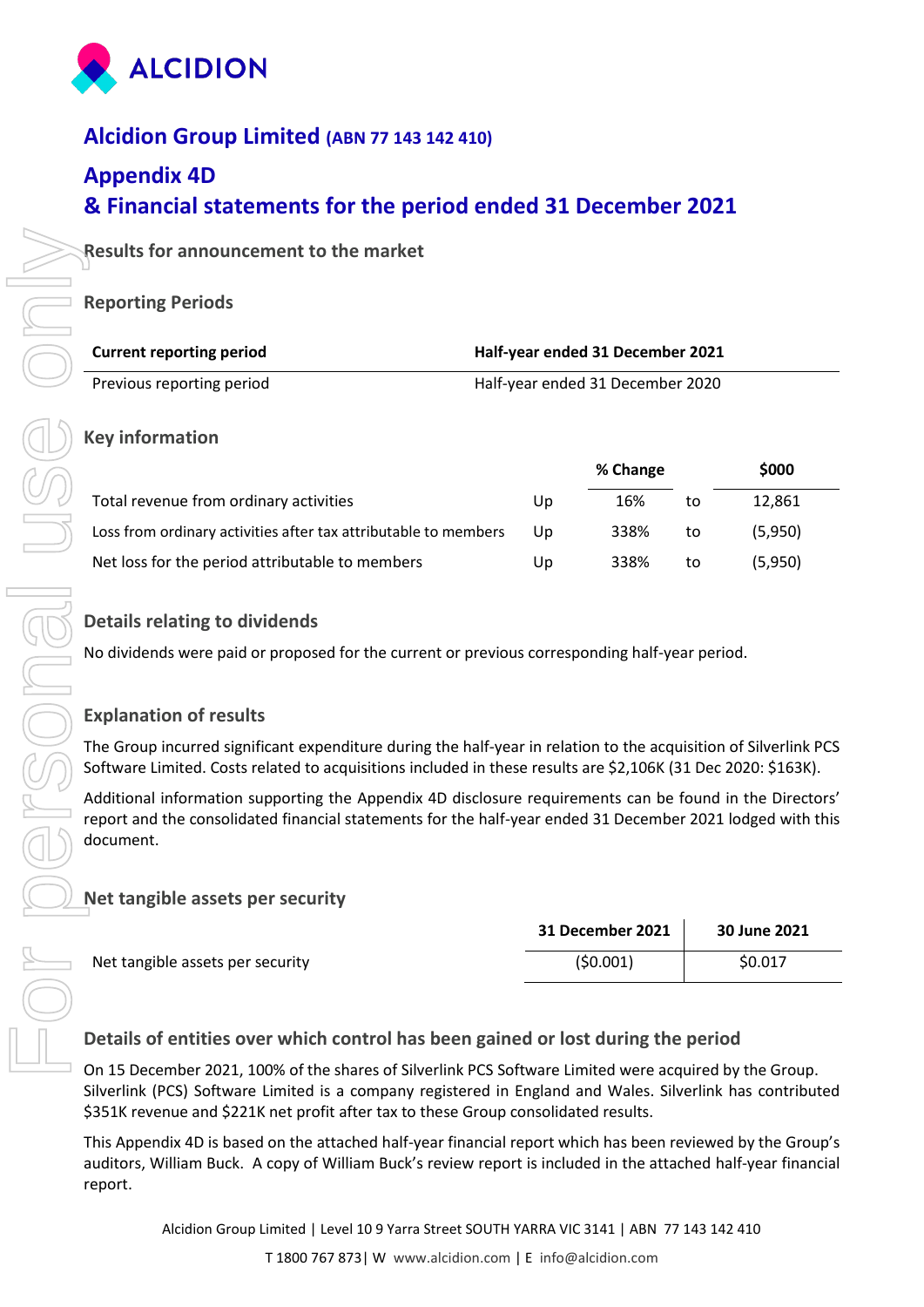

# **Alcidion Group Limited**

**Financial Report for the half year Alcidion Group Lim**<br>Financial Report for the **r**<br>ended 31 December 2021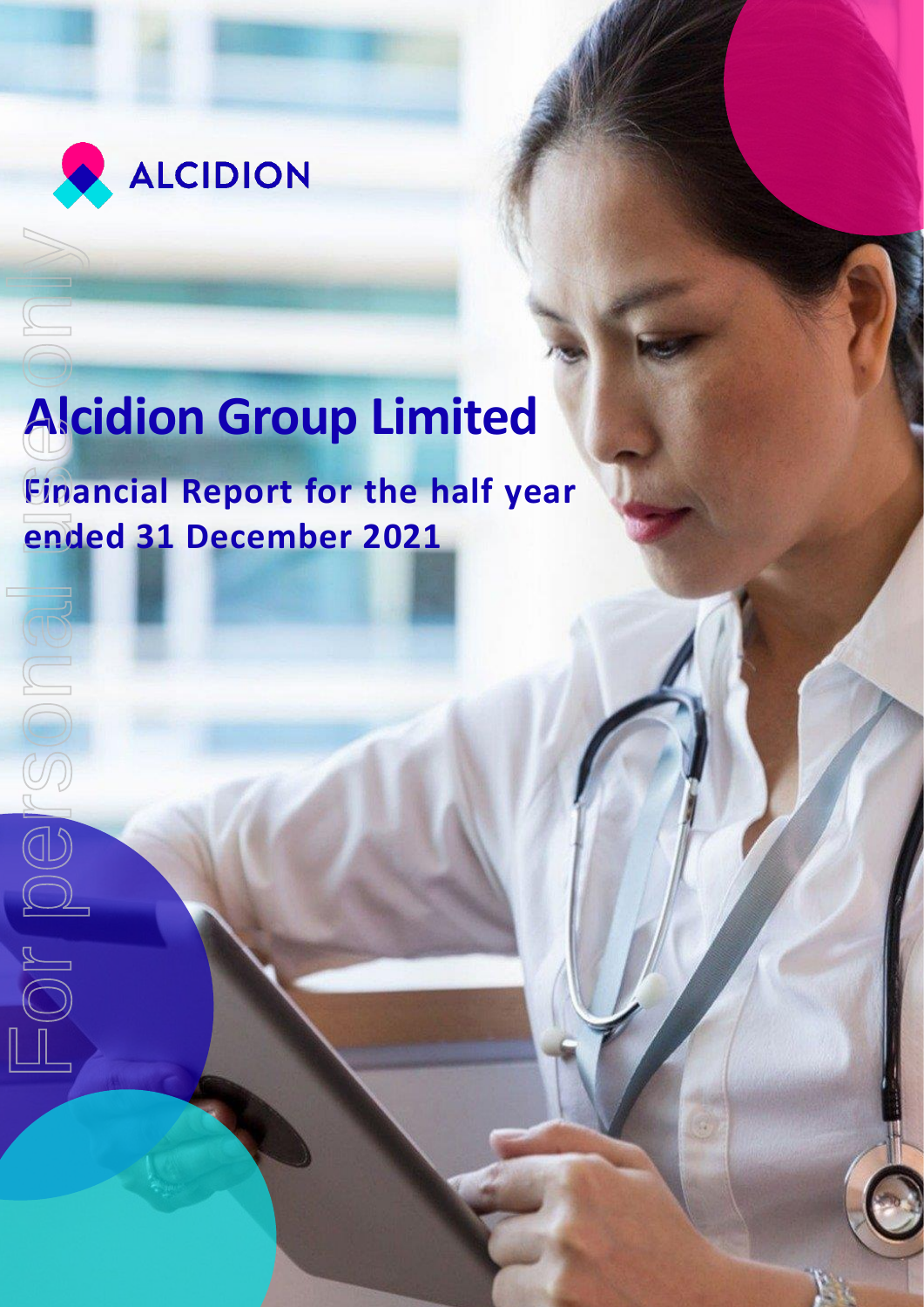

# **CONTENTS**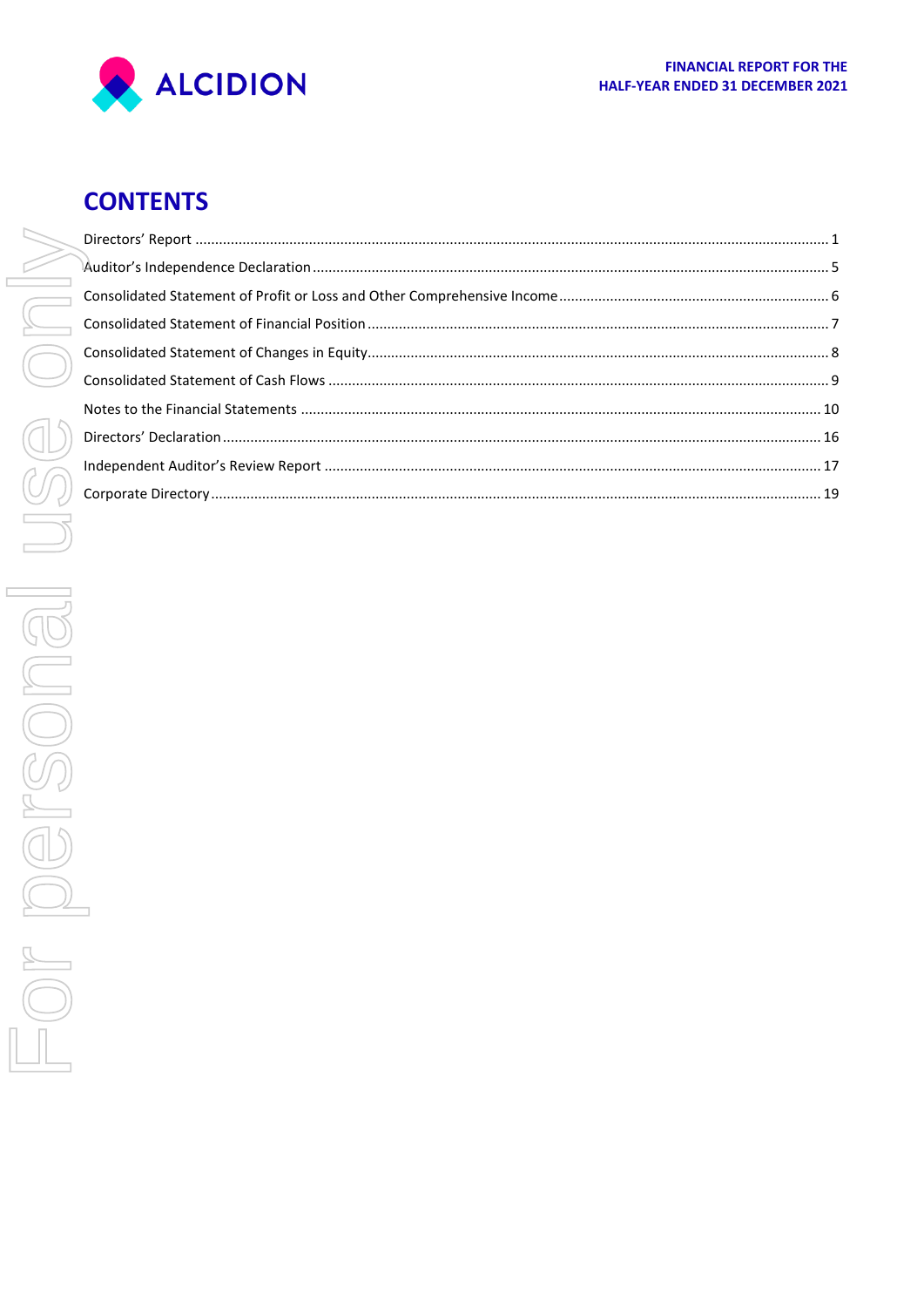

# <span id="page-3-0"></span>**DIRECTORS' REPORT**

The directors submit herewith the financial report of Alcidion Group Limited and its subsidiaries ("Alcidion", "the Group" or, the "Company") for the half-year ended 31 December 2021. In order to comply with the provisions of the *Corporations Act 2001*, the directors report as follows:

# **DIRECTORS**

The following persons were directors of Alcidion Group Limited during the whole of the financial half-year and up to the date of this report, unless otherwise stated:

| Ms Rebecca Wilson                               | Ms Kate Quirke                               |
|-------------------------------------------------|----------------------------------------------|
| Mr Simon Chamberlain                            | Prof. Malcolm Pradhan                        |
| Ms Victoria Weekes - appointed 1 September 2021 | Mr Daniel Sharp - appointed 1 September 2021 |
| Mr Nick Dignam - resigned 17 November 2021      |                                              |

# **PRINCIPAL ACTIVITIES**

The principal activities of Alcidion include the development and licensing of its own healthcare software products (Miya Precision and its associated modules, Smartpage, ExtraMed and Silverlink PCS, the reselling of selected healthcare software products from its strategic partners and the delivery of product implementation, product support and maintenance, systems integration and data analysis services to healthcare customers in Australia, New Zealand and the United Kingdom.

# **REVIEW OF OPERATIONS**

### Operating Results

For the half-year period ended 31 December 2021, Alcidion delivered:

- Revenue of \$12,861K a 15.8% increase on the prior corresponding period (PCP) revenue of \$11,106K
- Gross profit of \$10,912K (85%) an 11.5% increase on the PCP gross profit of \$9,785K (88%)
- Loss after income tax of \$5,950K a 338% increase on the PCP loss of \$1,357K
- EBITDA loss of \$5,411K compared to an EBITDA loss in the PCP of \$912K
- Underlying EBITDA loss was \$3,151K compared to an underlying EBITDA loss in the PCP of \$686K

#### **Reconciliation of Loss after tax to non-IFRS EBITDA & underlying EBITDA:**

|                                                            | 31 Dec 2021 | 31 Dec 2020 |
|------------------------------------------------------------|-------------|-------------|
| Half-year ended:                                           | \$000       | \$000       |
| (Loss) after tax attributable to the owners of the company | (5,950)     | (1, 357)    |
| Add:                                                       |             |             |
| Depreciation & amortisation expense                        | 534         | 256         |
| Income tax expense                                         |             | 191         |
| Finance costs                                              | 27          | 2           |
| Less:                                                      |             |             |
| Income tax expense benefit                                 | 9           |             |
| Interest revenue                                           | 13          | 4           |
| <b>EBITDA (loss)</b>                                       | (5, 411)    | (912)       |
| Add back:                                                  |             |             |
| Costs related to acquisitions                              | 2,106       | 163         |
| Non-cash cost of performance rights                        | 154         | 63          |
| <b>Underlying EBITDA (loss)</b>                            | (3, 151)    | (686)       |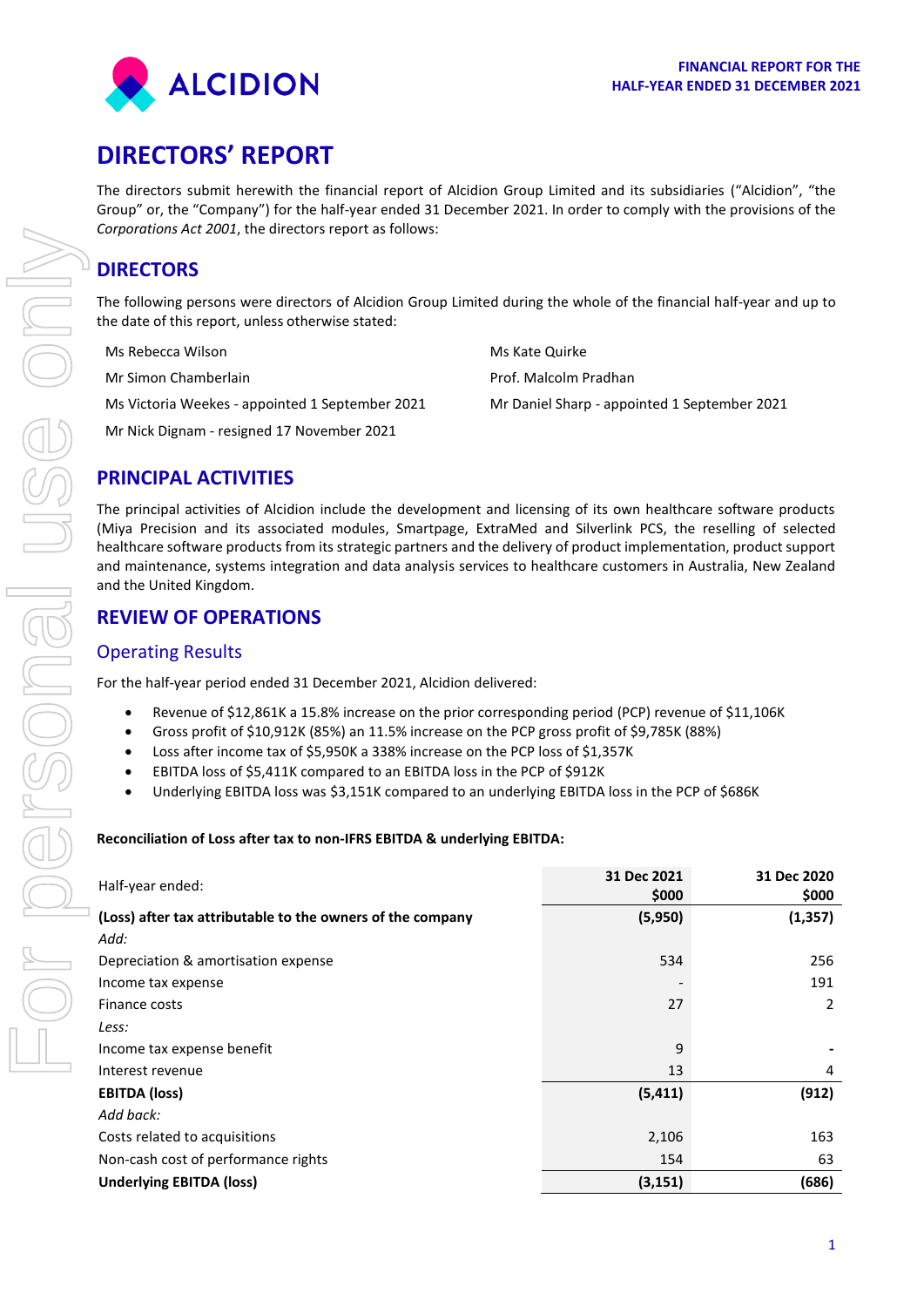

# Financial Position

#### **Summary of financial position:**

|                           | 31 Dec 2021 | 30 June 2021 |
|---------------------------|-------------|--------------|
|                           | \$000       | \$000        |
| Cash and cash equivalents | 18,938      | 25,027       |
| Net current assets        | 2,167       | 17,348       |
| Net assets/equity         | 91,361      | 45,222       |
| Net tangible assets       | (1, 368)    | 17,555       |
|                           |             |              |

#### Equity

#### **Summary of share capital:**

|                                                                                                                                                                                                                                                                                                                                                                                                                                                                                                                                                                                                                            | ຸລຸບບບ        | ຸລຸບບບ        |
|----------------------------------------------------------------------------------------------------------------------------------------------------------------------------------------------------------------------------------------------------------------------------------------------------------------------------------------------------------------------------------------------------------------------------------------------------------------------------------------------------------------------------------------------------------------------------------------------------------------------------|---------------|---------------|
| Cash and cash equivalents                                                                                                                                                                                                                                                                                                                                                                                                                                                                                                                                                                                                  | 18,938        | 25,027        |
| Net current assets                                                                                                                                                                                                                                                                                                                                                                                                                                                                                                                                                                                                         | 2,167         | 17,348        |
| Net assets/equity                                                                                                                                                                                                                                                                                                                                                                                                                                                                                                                                                                                                          | 91,361        | 45,222        |
| Net tangible assets                                                                                                                                                                                                                                                                                                                                                                                                                                                                                                                                                                                                        | (1, 368)      | 17,555        |
|                                                                                                                                                                                                                                                                                                                                                                                                                                                                                                                                                                                                                            |               |               |
| Equity                                                                                                                                                                                                                                                                                                                                                                                                                                                                                                                                                                                                                     |               |               |
| Summary of share capital:                                                                                                                                                                                                                                                                                                                                                                                                                                                                                                                                                                                                  |               |               |
|                                                                                                                                                                                                                                                                                                                                                                                                                                                                                                                                                                                                                            | 31 Dec 2021   | 30 June 2021  |
| Issued capital (\$000)                                                                                                                                                                                                                                                                                                                                                                                                                                                                                                                                                                                                     | 99,220        | 58,569        |
| No. of issued shares                                                                                                                                                                                                                                                                                                                                                                                                                                                                                                                                                                                                       | 1,221,766,143 | 1,048,069,052 |
| No. performance rights                                                                                                                                                                                                                                                                                                                                                                                                                                                                                                                                                                                                     | 9,528,585     | 8,667,793     |
| Share price (\$)                                                                                                                                                                                                                                                                                                                                                                                                                                                                                                                                                                                                           | 0.275         | 0.400         |
| Market capitalisation (Undiluted) (\$M)                                                                                                                                                                                                                                                                                                                                                                                                                                                                                                                                                                                    | 336.0         | 419.2         |
| <b>Significant contract wins</b>                                                                                                                                                                                                                                                                                                                                                                                                                                                                                                                                                                                           |               |               |
| During the half Alcidion contracted new sales with a total contract value (TCV) of \$30.4M - \$8.6M of which will be<br>recognised in the current financial year.                                                                                                                                                                                                                                                                                                                                                                                                                                                          |               |               |
| As part of a Consortium led by Leidos Australia, Alcidion was awarded a contract to deliver key capability for a<br>Healthcare IT project for the Commonwealth of Australia, specifically the provision of the Longitudinal Health Record<br>via Miya Precision. The value of the contract to Alcidion is estimated to be \$23.3M over six years, which will cover the<br>implementation and a subscription to Miya Precision. Further potential to take up Miya Observations and Miya<br>Assessments and options to renew up to 15 years creates a possible TCV for the contract with Leidos of approximately<br>\$50.0M. |               |               |
| Alcidion also secured a new three-year contract with Queen's Hospital Burton in the UK for ExtraMed's Inpatient Flow<br>Manager (IPFM), the first new contract win following the acquisition of ExtraMed in April 2021 with TCV of \$0.6M.<br>Queen's Hospital Burton is part of the University Hospitals of Derby and Burton NHS Foundation Trust, one of the<br>largest NHS trusts in the UK.                                                                                                                                                                                                                            |               |               |
| A three-year contract extension, with a TCV of \$0.6M, was signed for ExtraMed's IPFM licence and support with Royal<br>Derby Hospital, sister to Queen's Hospital Burton, which has documented success in reducing length of stay using<br>IPFM.                                                                                                                                                                                                                                                                                                                                                                          |               |               |
| Finally, a new three-year contract with Sydney Local Health District, with a TCV of \$1.8M, was secured for the use of<br>Miya Precision in supporting virtual care of acute diverticulitis patients by rpavirtual. Miya Precision will be the<br>platform supporting virtual care across Sydney Local Health District capturing information from integrated devices<br>along with patient entered information from the new Miya Care module. It will be a key reference site for Alcidion,<br>highlighting the capability of Miya Precision to support virtual care and remote patient monitoring.                        |               |               |

### Significant contract wins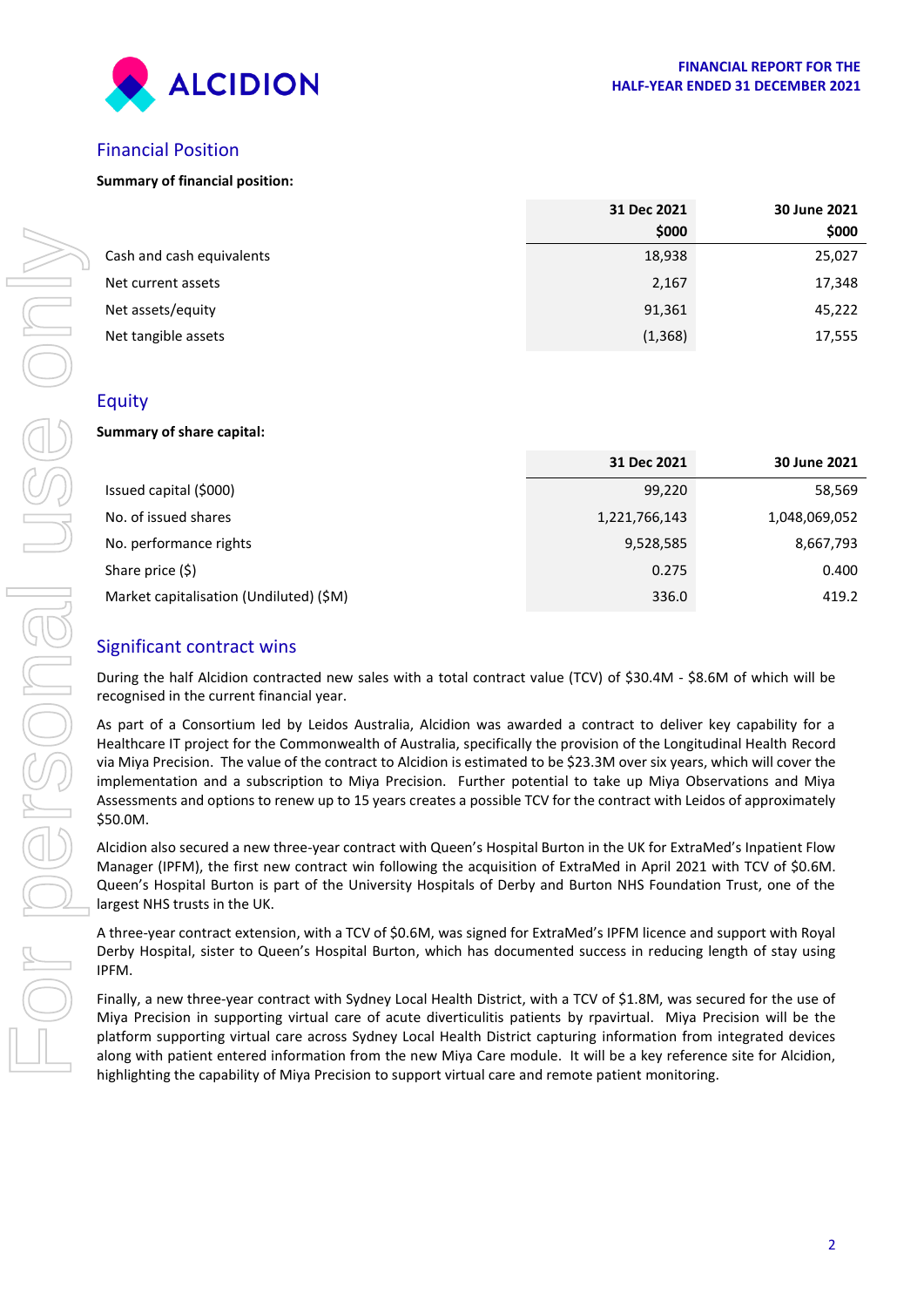

# Significant Changes in State of Affairs

#### **Acquisition of Silverlink PCS Software Limited:**

In December 2021, Alcidion acquired Silverlink PCS Software Limited (Silverlink), one of the largest and few remaining specialist Patient Administration System (PAS) providers servicing the UK NHS market.

The acquisition provides Alcidion with core PAS capability, expanding its overall product offering and positioning Alcidion to being able to offer a cloud-native, modern and modular Electronic Patient Record (EPR) to rival major global vendors. In addition, it expands the company's UK presence to 38 NHS Trusts giving a ~26% market presence, while also expanding the addressable market.

The acquisition price of £30.0M (\$56.5M) with a further £3.0M (\$5.6M) subject to earn-out conditions being met, was funded via a \$55.0M equity raising (see below for details).

Silverlink has forecast FY22 (30 April year-end) annual revenue of \$7.8M from existing contracts (95%+ recurring revenue), generating EBITDA of \$4.8M (62% EBITDA margin).

Additional details can be found at note 3 Business Combinations.

#### **Share placement and accelerated non-renounceable entitlement offer:**

On 7 December 2021 Alcidion announced that it would raise \$55.0M by way of:

- A placement to institutional and sophisticated investors of \$30.0M; and
- A 1 for 10.5 accelerated non-renounceable entitlement offer to raise \$25.0M

On 15 December 2021 the Company issued 120,183,900 shares at \$0.25 each raising \$30,045,975. On the same day a further 53,513,191 shares were issued as part of the accelerated component of the entitlement offer at the same price raising \$13,378,298.

On 4 January 2022 the Company issued 46,302,910 shares at \$0.25 from the retail component of the entitlement offer. The funds for these shares (\$11,575,728) were received on 31 December 2021 and for the purposes of these half year accounts, that amount has been classified as share capital received in advance in the Statement of Financial Position.

#### **Performance rights:**

On 10 November 2021 the Company issued 1,513,719 performance rights to employees in accordance with the Alcidion Group Limited Equity Incentive Plan.

A further 652,927 Performance rights were forfeited and cancelled during the period.

Other than the above, no significant changes in the state of affairs of the Group occurred during the interim period.

# **SIGNIFICANT EVENTS AFTER THE BALANCE DATE**

On 4 January 2022, the Company issued 46,302,910 shares as part of the accelerated non-renounceable entitlement offer that was announced on 7 December 2021. (See note above for details).

On 14 January 2022, 126,428 performance rights were issued to employees in accordance with the Alcidion Group Limited Equity Incentive Plan.

Except for the item listed above there were no significant events after 31 December 2021.

# **LIKELY DEVELOPMENTS AND EXPECTED RESULTS**

The Group expects to maintain the present status and level of operations and hence there are no likely developments in the Group's operations.

# **DIVIDENDS**

No dividends were paid or declared during the half year and no recommendation for payment of dividends has been made.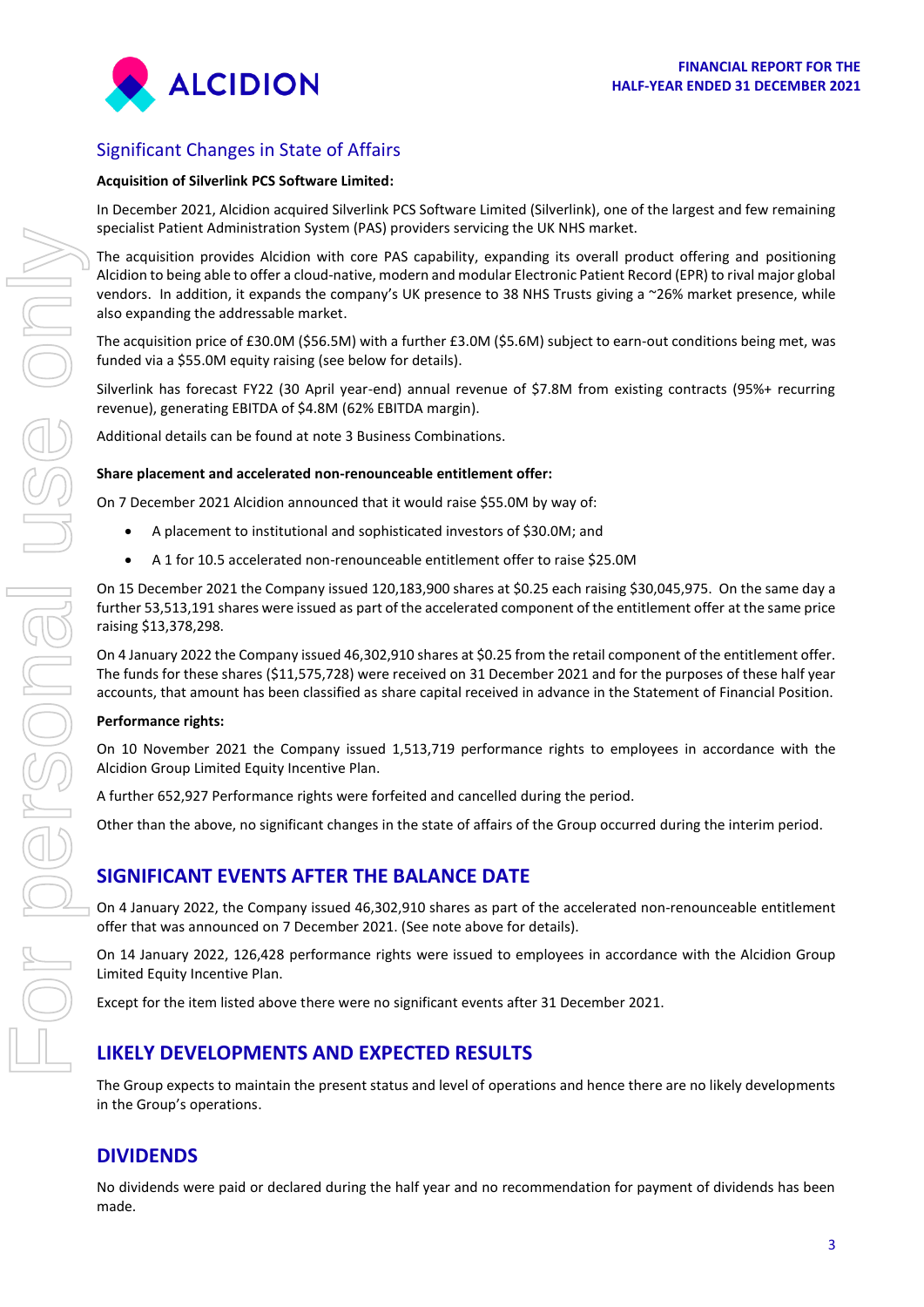

# **ROUNDING**

The Company is a company of the kind referred to in *ASIC Corporations (Rounding in Financials/Directors' Reports) Instruments 2016/191*, dated 24 March 2016, and in accordance with that Corporations Instrument amounts in this directors' report are rounded off to the nearest thousand dollars, unless otherwise indicated.

# **AUDITORS INDEPENDENCE DECLARATION**

A copy of the auditor's independence declaration as required under s.307C of the Corporations Act 2001 is set out on page 5.

Signed in accordance with a resolution of directors made pursuant to s.306(3) of the Corporations Act 2001.

On behalf of the Directors

**Rebecca Wilson** Non-Executive Chair Melbourne, 23 February 2022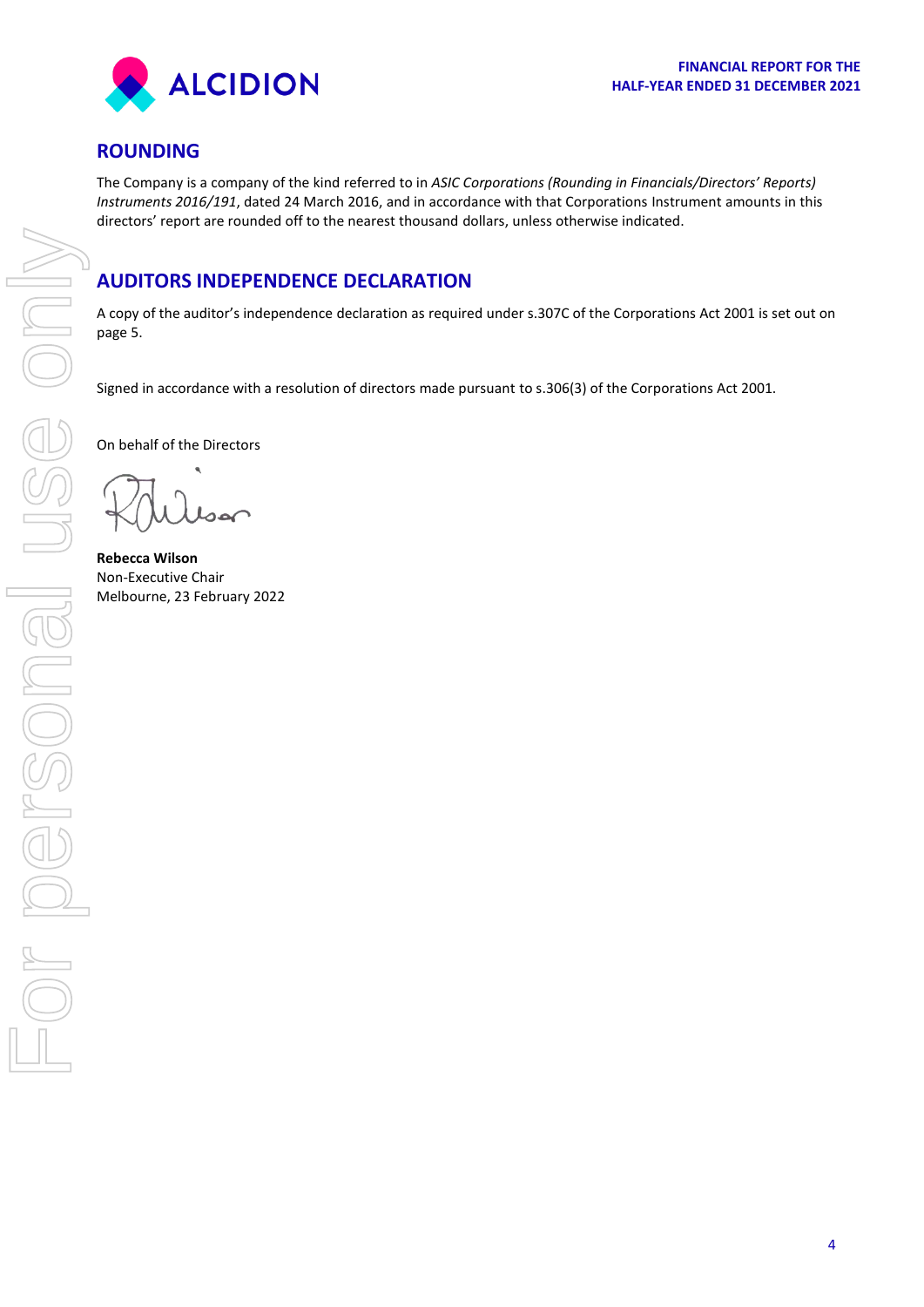

# **AUDITOR'S INDEPENDENCE DECLARATION UNDER SECTION 307C OF THE CORPORATIONS ACT 2001 TO THE DIRECTORS OF ALCIDION GROUP LIMITED**

December 2021 there have been:

- no contraventions of the auditor independence requirements as set out in the Corporations Act 2001 in relation to the review; and
- no contraventions of any applicable code of professional conduct in relation to the

William Buck

**William Buck (SA)**  ABN: 38 280 203 274

1 Marth

**G.W. Martinella** 

Dated this 23<sup>rd</sup> day of February, 2022.

#### **ACCOUNTANTS & ADVISORS**

Level 6, 211 Victoria Square Adelaide SA 5000 **GPO Box 11050** Adelaide SA 5001 Telephone: +61 8 8409 4333 williambuck.com

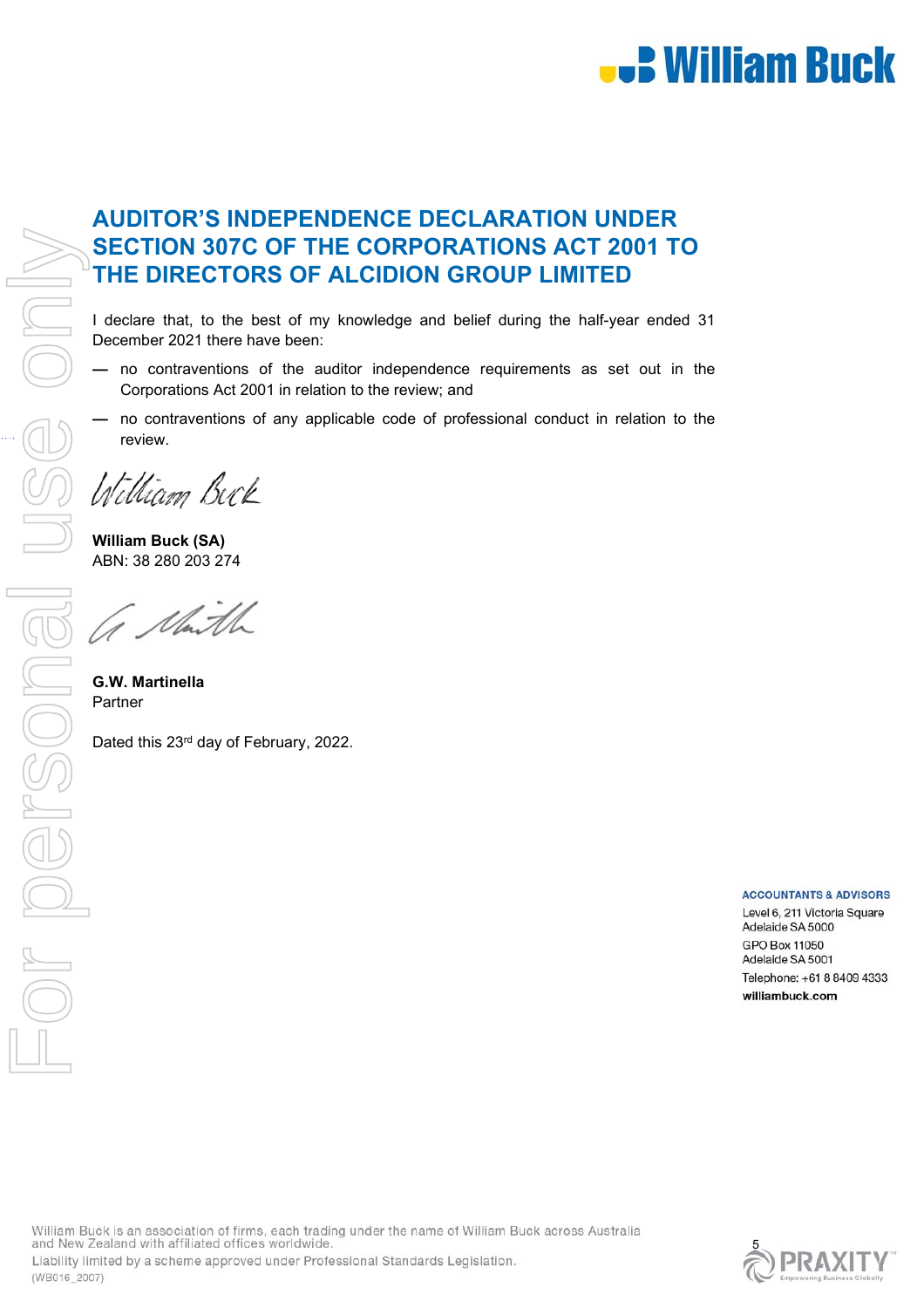

**\$000** 

# <span id="page-8-0"></span>**STATEMENT OF PROFIT OR LOSS AND OTHER COMPREHENSIVE INCOME**

| <b>CONSOLIDATED</b>                                                                     | <b>Note</b> | 31 Dec 2021<br>\$000 | 31 Dec 2020<br>\$000 |
|-----------------------------------------------------------------------------------------|-------------|----------------------|----------------------|
| Revenue                                                                                 |             | 12,861               | 11,106               |
| Direct costs                                                                            |             | (1,949)              | (1, 321)             |
| <b>Gross Profit</b>                                                                     |             | 10,912               | 9,785                |
| Other Revenue                                                                           |             | 13                   | 74                   |
| Employee benefits expense                                                               |             | (11, 917)            | (8, 843)             |
| Professional fees                                                                       |             | (721)                | (386)                |
| Marketing expenses                                                                      |             | (296)                | (330)                |
| Costs related to acquisitions                                                           |             | (2, 106)             | (163)                |
| Other expenses                                                                          |             | (1, 283)             | (1,045)              |
| Depreciation and amortisation expense                                                   |             | (534)                | (256)                |
| Finance costs                                                                           |             | (27)                 | (2)                  |
| Loss before income tax expense                                                          |             | (5,959)              | (1, 166)             |
| Income tax benefit / (expense)                                                          |             | $\mathsf g$          | (191)                |
| Loss after tax attributable to the owners of the Company                                |             | (5,950)              | (1, 357)             |
| Other comprehensive income/(loss) net of tax                                            |             |                      |                      |
| Items that may be reclassified subsequently to profit or loss:                          |             |                      |                      |
| Exchange differences on translation of foreign operations                               |             | (292)                |                      |
| Total comprehensive loss for the half year attributable<br>to the owners of the Company |             | (6, 242)             | (1, 357)             |
| (Loss) Per Share                                                                        |             |                      |                      |
|                                                                                         |             |                      |                      |
| Basic and diluted loss per share (cents)                                                | 8           | (0.56)               | (0.14)               |
| The notes following the financial statements form part of the financial report.         |             |                      |                      |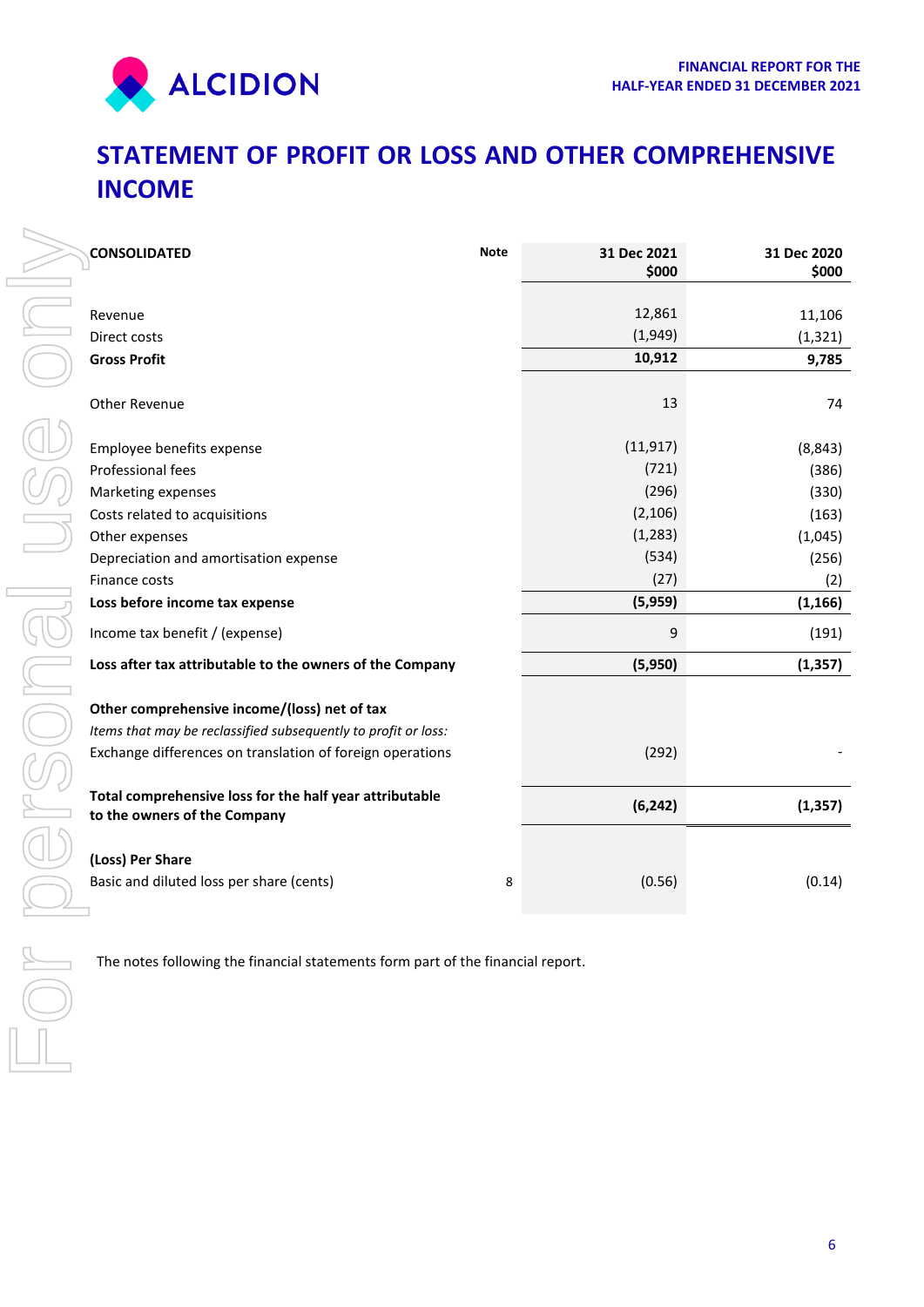



# <span id="page-9-0"></span>**STATEMENT OF FINANCIAL POSITION**

| <b>CONSOLIDATED</b>                                                             |             | 31 Dec 2021 | 30 June 2021 |
|---------------------------------------------------------------------------------|-------------|-------------|--------------|
|                                                                                 | <b>Note</b> | \$000       | \$000        |
| <b>Current assets</b>                                                           |             |             |              |
| Cash and cash equivalents                                                       |             | 18,938      | 25,027       |
| Trade and other receivables                                                     |             | 5,559       | 4,114        |
| Other assets                                                                    |             | 1,190       | 1,206        |
| <b>Total current assets</b>                                                     |             | 25,687      | 30,347       |
| <b>Non-current assets</b>                                                       |             |             |              |
| Plant and equipment                                                             |             | 447         | 371          |
| Intangible assets                                                               | 4           | 91,244      | 27,489       |
| Right of use assets                                                             |             | 1,485       | 178          |
| <b>Total non-current assets</b>                                                 |             | 93,176      | 28,038       |
| <b>Total assets</b>                                                             |             | 118,863     | 58,385       |
| <b>Liabilities</b>                                                              |             |             |              |
| <b>Current liabilities</b>                                                      |             |             |              |
| Trade and other payables                                                        |             | 6,625       | 2,919        |
| <b>Employee provisions</b>                                                      |             | 2,684       | 2,774        |
| Lease liabilities                                                               |             | 349         | 163          |
| Income tax payable                                                              |             | 39          | 36           |
| Unearned revenue                                                                |             | 11,035      | 7,107        |
| Contingent consideration                                                        | 5           | 2,788       |              |
| <b>Total current liabilities</b>                                                |             | 23,520      | 12,999       |
| <b>Non-current liabilities</b>                                                  |             |             |              |
| <b>Employee provisions</b>                                                      |             | 174         | 135          |
| Deferred tax liabilities                                                        |             |             | 11           |
| Lease liabilities                                                               |             | 1,020       | 18           |
| Contingent consideration                                                        | 5           | 2,788       |              |
| <b>Total non-current liabilities</b>                                            |             | 3,982       | 164          |
| <b>Total liabilities</b>                                                        |             | 27,502      | 13,163       |
| <b>Net assets</b>                                                               |             | 91,361      | 45,222       |
| <b>Equity</b>                                                                   |             |             |              |
| Issued capital                                                                  | 6           | 99,220      | 58,569       |
| Share capital received in advance                                               |             | 11,576      |              |
| Share based payment reserves                                                    |             | 381         | 227          |
| Foreign currency translation reserve                                            |             | (292)       |              |
| <b>Accumulated losses</b>                                                       |             | (19, 524)   | (13, 574)    |
| <b>Total equity</b>                                                             |             | 91,361      | 45,222       |
| The notes following the financial statements form part of the financial report. |             |             |              |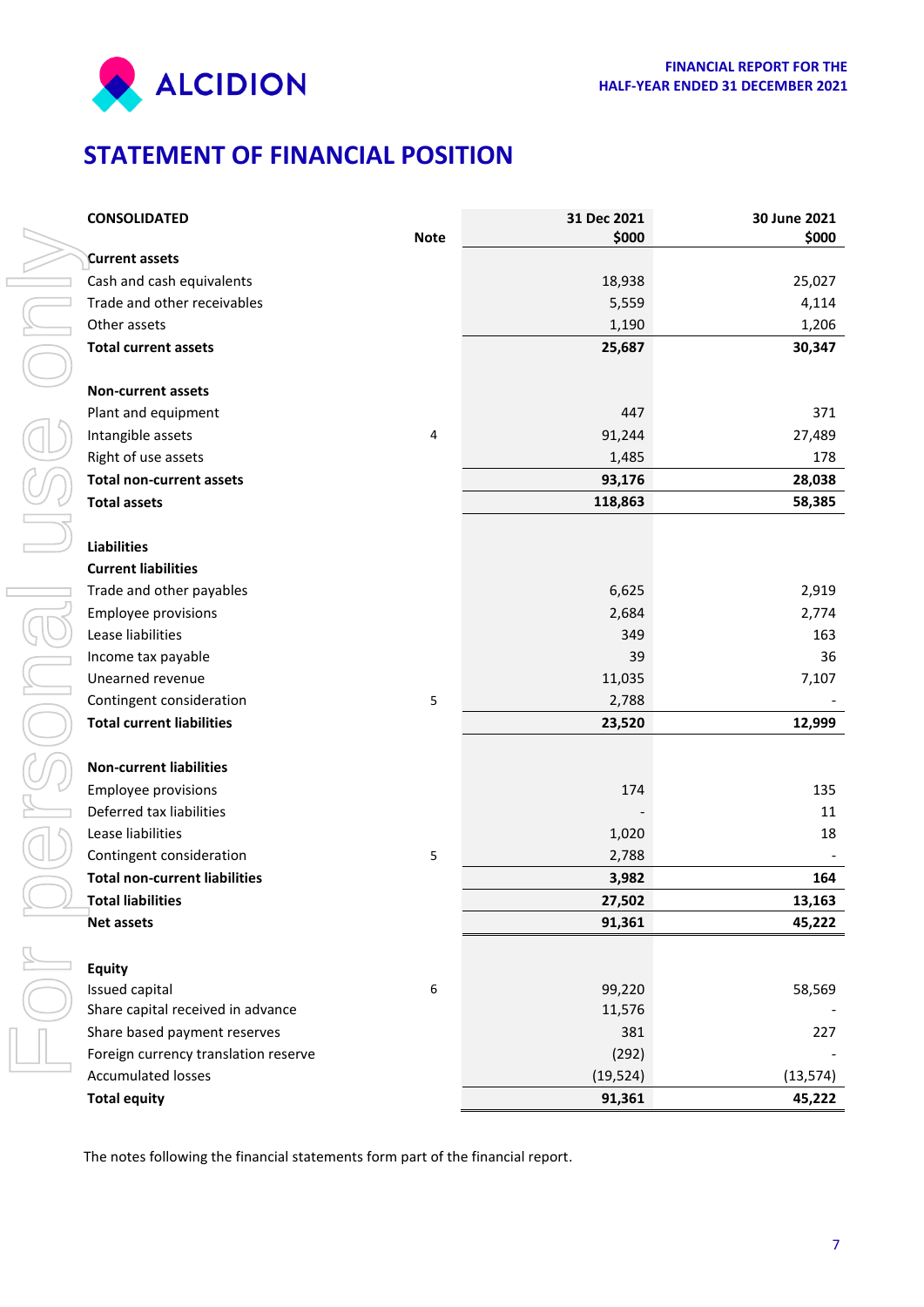

# <span id="page-10-0"></span>**STATEMENT OF CHANGES IN EQUITY**

|        | <b>CONSOLIDATED</b>                                                                                          | <b>Issued</b><br>capital | <b>Share</b><br>capital<br>received in<br>advance | <b>Share based</b><br>payment<br>reserves | Foreign<br>currency<br>translation<br>reserve | Accumulated<br>losses | <b>Total</b><br>equity |
|--------|--------------------------------------------------------------------------------------------------------------|--------------------------|---------------------------------------------------|-------------------------------------------|-----------------------------------------------|-----------------------|------------------------|
|        |                                                                                                              | \$000                    | \$000                                             | \$000                                     | \$000                                         | \$000                 | \$000                  |
|        | Balance as at 1 July 2020<br>Loss for the period<br>Transactions with owners in<br>their capacity as owners: | 41,067                   |                                                   |                                           |                                               | (11, 330)<br>(1, 357) | 29,737<br>(1, 357)     |
|        | Share-based payment<br>expense                                                                               |                          |                                                   | 63                                        |                                               |                       | 63                     |
|        | Balance at 31 Dec 2020                                                                                       | 41,067                   | $\blacksquare$                                    | 63                                        | $\blacksquare$                                | (12, 687)             | 28,443                 |
|        |                                                                                                              |                          |                                                   |                                           |                                               |                       |                        |
|        | Balance as at 1 July 2021                                                                                    | 58,569                   |                                                   | 227                                       |                                               | (13, 574)             | 45,222                 |
|        | Loss for the period                                                                                          |                          |                                                   |                                           |                                               | (5,950)               | (5,950)                |
|        | Other comprehensive income<br>net of tax                                                                     |                          |                                                   |                                           | (292)                                         |                       | (292)                  |
|        | <b>Total comprehensive income</b><br>Transactions with owners in<br>their capacity as owners:                |                          |                                                   | $\blacksquare$                            | (292)                                         | (5,950)               | (6, 242)               |
|        | Share capital issued                                                                                         | 40,651                   |                                                   |                                           |                                               |                       | 40,651                 |
|        | Share capital received in<br>advance                                                                         |                          | 11,576                                            |                                           |                                               |                       | 11,576                 |
|        | Share-based payment<br>expense                                                                               |                          |                                                   | 154                                       |                                               |                       | 154                    |
|        | Balance at 31 Dec 2021                                                                                       | 99,220                   | 11,576                                            | 381                                       | (292)                                         | (19, 524)             | 91,361                 |
| $\cup$ | The notes following the financial statements form part of the financial report.                              |                          |                                                   |                                           |                                               |                       |                        |
|        |                                                                                                              |                          |                                                   |                                           |                                               |                       |                        |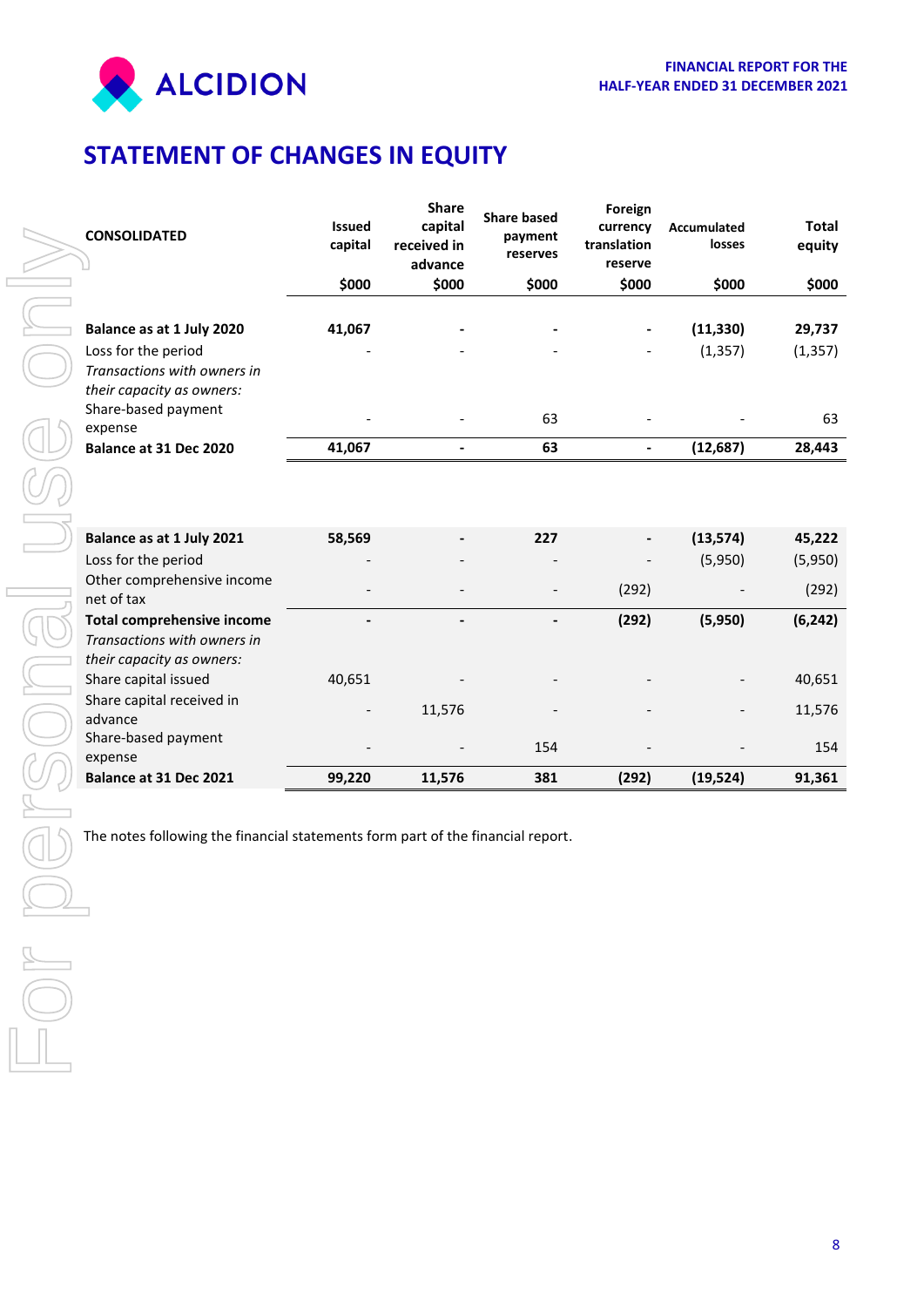

# <span id="page-11-0"></span>**STATEMENT OF CASH FLOWS**

<span id="page-11-1"></span>

|                          | <b>CONSOLIDATED</b>                                                             | <b>Note</b> | 31 Dec 2021<br>\$000 | 31 Dec 2020<br>\$000 |
|--------------------------|---------------------------------------------------------------------------------|-------------|----------------------|----------------------|
|                          | Cash flows from operating activities                                            |             |                      |                      |
|                          | Receipts from customers                                                         |             | 16,406               | 10,800               |
|                          | Payments to suppliers and employees                                             |             | (18, 247)            | (13, 866)            |
|                          | Income tax paid                                                                 |             | (9)                  |                      |
|                          | Interest received                                                               |             | 13                   | 4                    |
|                          | Finance costs                                                                   |             | (26)                 | (58)                 |
|                          | Net cash outflow from operating activities                                      |             | (1,863)              | (3, 120)             |
|                          |                                                                                 |             |                      |                      |
|                          | Cash flows from investing activities                                            |             |                      |                      |
|                          | Payments for plant and equipment                                                |             | (162)                | (152)                |
|                          | Payment for purchase of business, net of cash acquired                          | 3           | (56, 463)            |                      |
|                          | Net cash (used) for investing activities                                        |             | (56, 625)            | (152)                |
|                          |                                                                                 |             |                      |                      |
|                          | Cash flows from financing activities                                            |             |                      |                      |
|                          | Proceeds from issues of equity securities                                       |             | 43,425               |                      |
|                          | Proceeds received in advance of securities being issued                         |             | 11,575               |                      |
|                          | Transaction costs related to issues of equity securities                        |             | (2, 223)             |                      |
|                          | Repayment of principal on lease liabilities                                     |             | (419)                | (135)                |
|                          | Net cash inflows/(outflows) from financing activities                           |             | 52,358               | (135)                |
|                          | Net (decrease) in cash and cash equivalents                                     |             | (6, 130)             | (3,407)              |
|                          | Effects of exchange rate changes on cash and cash                               |             |                      |                      |
|                          | equivalents                                                                     |             | 41                   |                      |
|                          | Cash and cash equivalents at the beginning of the period                        |             | 25,027               | 15,948               |
|                          | Cash and cash equivalents at the end of the period                              |             | 18,938               | 15,541               |
|                          |                                                                                 |             |                      |                      |
|                          | The notes following the financial statements form part of the financial report. |             |                      |                      |
|                          |                                                                                 |             |                      |                      |
|                          |                                                                                 |             |                      |                      |
| $\overline{\phantom{a}}$ |                                                                                 |             |                      |                      |
|                          |                                                                                 |             |                      |                      |
|                          |                                                                                 |             |                      |                      |
|                          |                                                                                 |             |                      |                      |
| $\bigcirc$               |                                                                                 |             |                      |                      |
|                          |                                                                                 |             |                      |                      |
|                          |                                                                                 |             |                      |                      |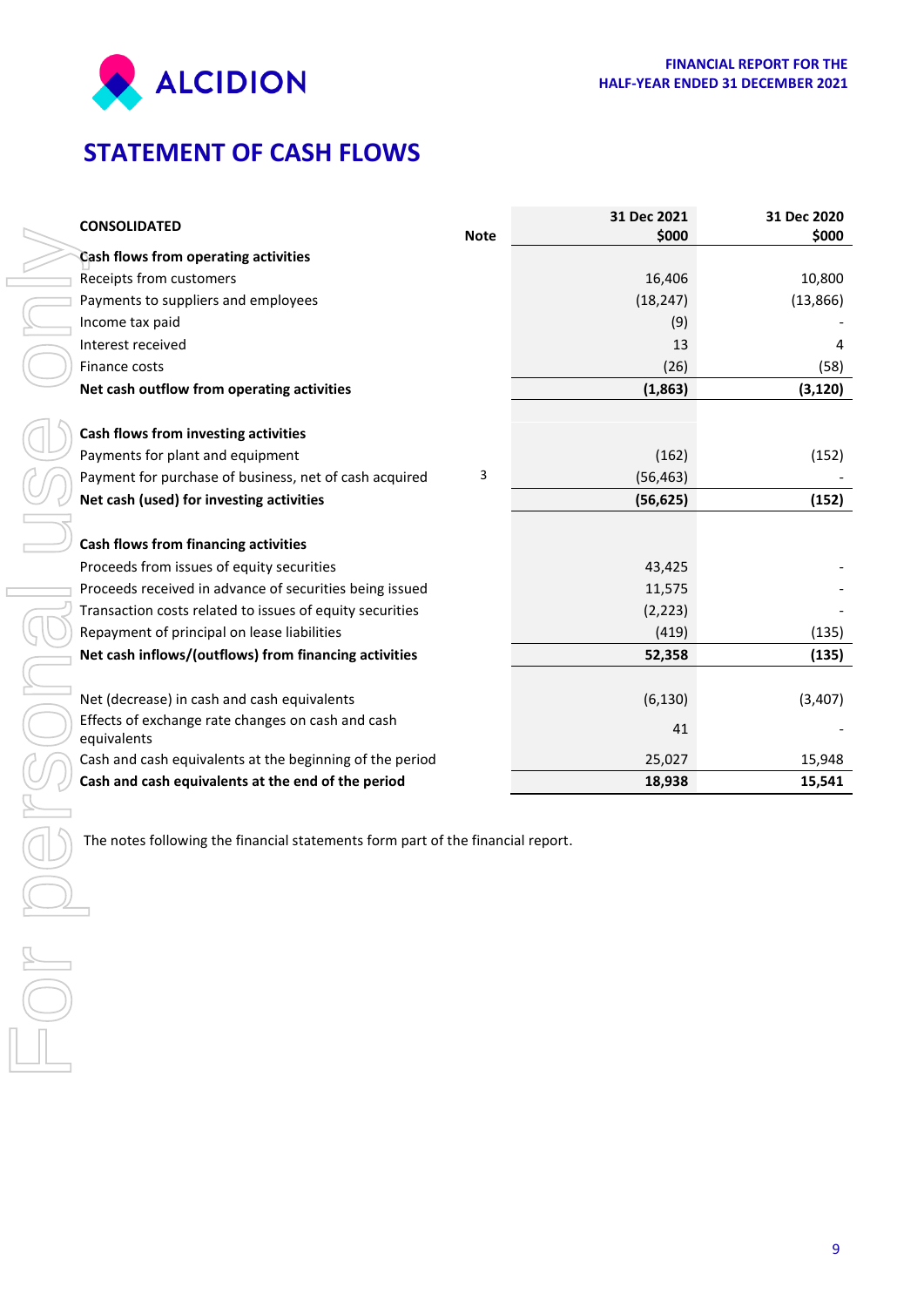

# **NOTES TO THE FINANCIAL STATEMENTS**

# **1 GENERAL INFORMATION**

Alcidion Group Limited ("Alcidion" or the "Group" or the "Company") is a publicly listed company incorporated in Australia (ASX: ALC). The core of Alcidion's business model is to create intellectual property in the form of software developed to improve the quality of care for all patients and improve the productivity of clinicians and care teams.

The Group's software is bundled with other technologies and services to create complete clinical and business solutions. Alcidion builds, sells, implements or in some cases operates on behalf of the customer, integrates and supports these solutions for health care provider organisations in Australia, New Zealand and the United Kingdom.

# **2 STATEMENT OF SIGNIFICANT ACCOUNTING POLICIES**

These consolidated financial statements are general purpose interim financial statements which have been prepared in accordance with the Corporations Act 2001, and Australian Accounting Standard AASB 134: Interim Financial Reporting. Compliance with AASB 134 ensures compliance with International Financial Reporting Standard IAS 34 'Interim Financial Reporting'

This interim financial report is intended to provide users with an update on the latest annual financial statements of the Group. As such, it does not contain information that represents relatively insignificant changes occurring during the halfyear within the Group. It is therefore recommended that this financial report be read in conjunction with the annual financial statements of the Group for the year ended 30 June 2021, together with any public announcements made during the half year. Nextro to the best princed (Nettron") or the "Cross" of the Cross" is a pointy in the diversion of the cross of the cross of the cross of the cross of the cross of the cross of the cross of the cross of the cross of the c

The half-year financial statements were authorised for issue by the directors on 23 February 2021.

# 2.1 Basis of preparation

The financial statements comprise the consolidated financial statements of the Group which comprises the Company and its legal subsidiaries. For the purposes of preparing the consolidated financial statements, the Group is a for-profit entity. Except for the changes disclosed at Note 2.2 below, the same accounting policies and methods of computation have been followed in this interim financial report as were applied in the most recent financial statements.

The condensed interim financial consolidated financial statements of the Group are for the six months ended 31 December 2021 and are presented in Australian Dollars (\$AUD), which is the functional currency of the Parent Company.

#### **2.1.1 Reclassification of expenses**

In the June 2021 financial statements all staff costs were disclosed in Employee benefits expense and more detailed cost categories were introduced to the statement of profit or loss and other comprehensive income. These changes are reported in the same way in these half-year financial statements and have been reflected in the December 2020 comparative figures.

The changes identified above do not change the way revenue, gross profit or other comprehensive income of either the current or prior reporting period are calculated or disclosed.

# 2.2 New or amended accounting standard and interpretations adopted

The Group has adopted all new or amended Accounting Standards and Interpretations issued by the Australian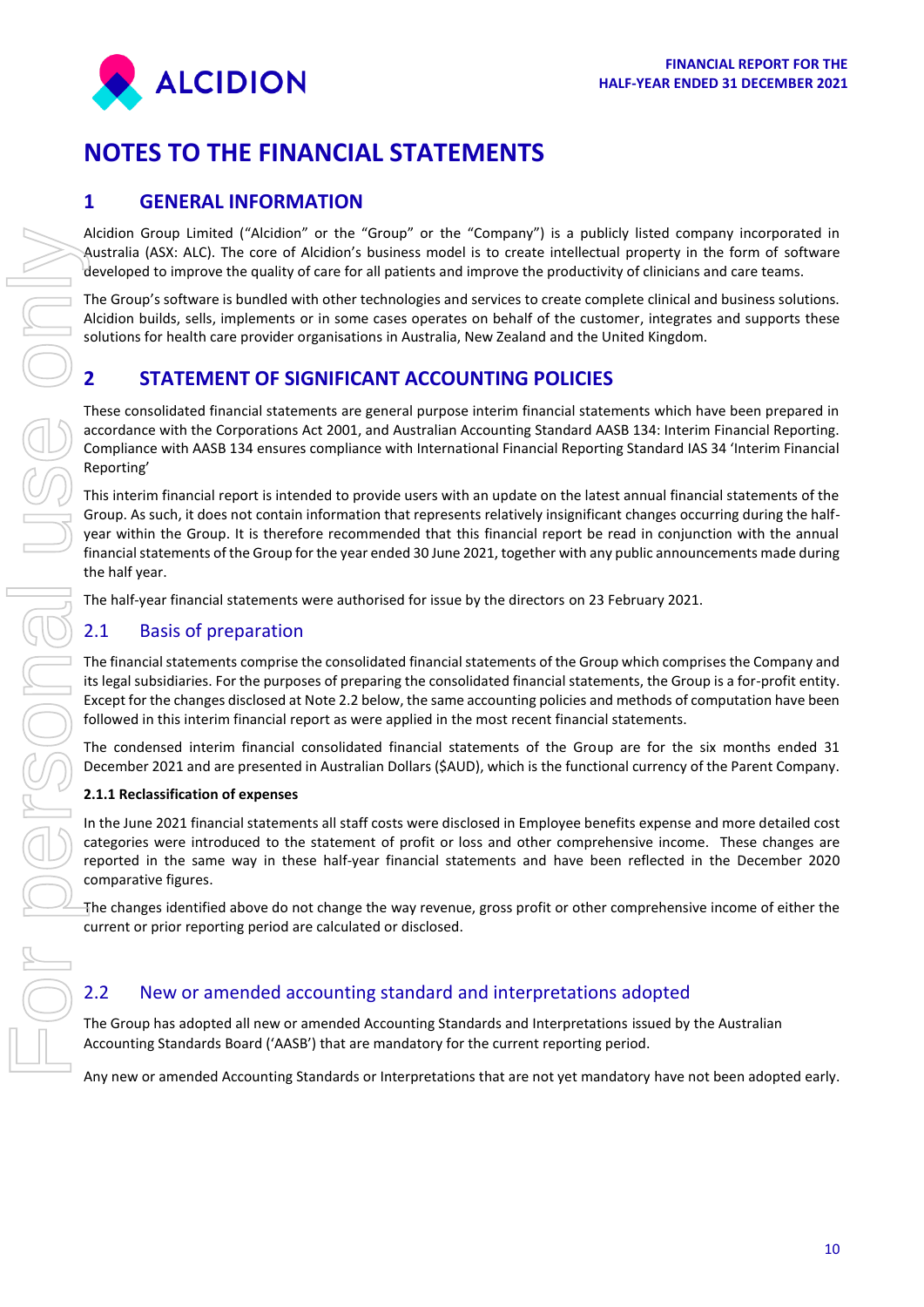

# **3 BUSINESS COMBINATION**

#### **Silverlink PCS Software Limited**

On 7 December 2021 Alcidion announced that it had entered into a Share Purchase Agreement to acquire Silverlink PCS Software Limited (Silverlink) for £30.0M (\$56.5M), with a further £3.0M (\$5.6M) payable subject to earn-out conditions being met.

Alcidion completed the acquisition and acquired 100% of the share capital of Silverlink on 15 December 2021.

Silverlink is one of the largest and few remaining specialist Patient Administration System (PAS) providers servicing the UK NHS market. The acquisition provides Alcidion with the core PAS capability, which expands the overall product offering and positions Alcidion to become a cloud-native, modern, and modular Electronic Patient Record (EPR/EMR) provider to rival major global vendors.

Post-Acquisition (in the period ended 31 December 2021) Silverlink has contributed \$351K revenue and \$221K net profit after tax to the Group consolidated results.

Goodwill arising from the acquisition has been recognised as follows:

|                                                                                                                                                                       | 31 Dec 2021        |
|-----------------------------------------------------------------------------------------------------------------------------------------------------------------------|--------------------|
|                                                                                                                                                                       | <b>Provisional</b> |
|                                                                                                                                                                       | \$000              |
| <b>Cash paid for Silverlink</b>                                                                                                                                       | 56,522             |
| Contingent consideration (i)                                                                                                                                          | 5,646              |
| Completion payments outstanding (ii)                                                                                                                                  | 920                |
| Add fair value of identifiable net liabilities                                                                                                                        | 668                |
| Goodwill                                                                                                                                                              | 63,756             |
| Identifiable net assets acquired:                                                                                                                                     |                    |
| Cash and cash equivalents                                                                                                                                             | 59                 |
| Trade receivables                                                                                                                                                     | 1,835              |
| Other current assets                                                                                                                                                  | 293                |
| Trade creditors                                                                                                                                                       | (545)              |
| Provisions                                                                                                                                                            | (17)               |
| Fixed assets                                                                                                                                                          | 164                |
| Unearned revenue                                                                                                                                                      | (2, 457)           |
| Fair value of identifiable net assets / (net liabilities)                                                                                                             | (668)              |
| Payment of the contingent consideration is subject to the successful renewal of selected customer contracts prior to 3<br>(i)<br>2024                                 |                    |
| (ii)<br>Purchase price adjustment calculated from 'Working Capital Consideration' and based on provisional accounting, wil.<br>in accordance with Completion Accounts |                    |
| The accounting for the acquisition of Silverlink is provisional as permitted under AASB3 Business Combinations                                                        |                    |
| The fair value of Silverlink's intangible assets (brand name, customer base and software assets) are in the prod<br>being valued.                                     |                    |
| The provisional accounting above includes numbers based on management estimates and will be revised once<br>valuation has been performed.                             |                    |

*(i) Payment of the contingent consideration is subject to the successful renewal of selected customer contracts prior to 31 March 2024*

*(ii) Purchase price adjustment calculated from 'Working Capital Consideration' and based on provisional accounting, will be revised in accordance with Completion Accounts*

The fair value of Silverlink's intangible assets (brand name, customer base and software assets) are in the process of being valued.

The provisional accounting above includes numbers based on management estimates and will be revised once the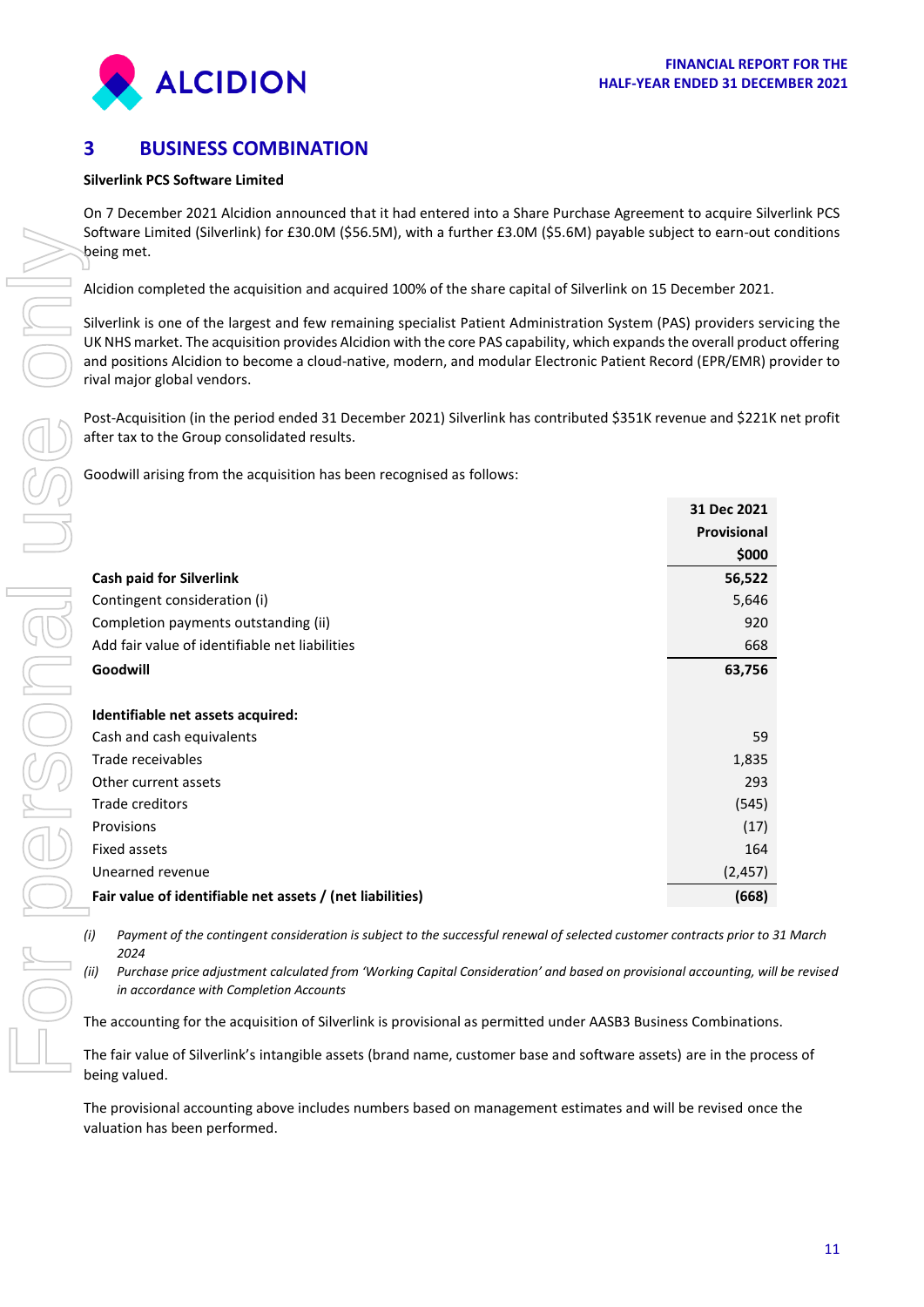

If new information obtained within one year of the date of acquisition about facts and circumstances that existed at the date of acquisition identifies adjustments to the above amounts, or any additional provisions that existed at the date of acquisition, then the accounting for the acquisition will be revised.

# **4 INTANGIBLE ASSETS**

| 4<br><b>INTANGIBLE ASSETS</b>                                                                                                                                                                                                                       |                 |                 |
|-----------------------------------------------------------------------------------------------------------------------------------------------------------------------------------------------------------------------------------------------------|-----------------|-----------------|
|                                                                                                                                                                                                                                                     | 31 Dec 2021     | 30 June 2021    |
| Goodwill                                                                                                                                                                                                                                            | \$000<br>89,216 | \$000<br>25,460 |
| Intellectual property                                                                                                                                                                                                                               | 1,714           | 1,714           |
| Patents & Trademarks - at cost                                                                                                                                                                                                                      | 341             | 341             |
| Patents & Trademarks - accumulated amortisation                                                                                                                                                                                                     | (27)            | (26)            |
| Balance as the end of the period                                                                                                                                                                                                                    | 91,244          | 27,489          |
|                                                                                                                                                                                                                                                     |                 |                 |
| Reconciliation of movement in intangible assets:                                                                                                                                                                                                    |                 |                 |
| Balance at the beginning of the period                                                                                                                                                                                                              | 27,489          |                 |
| Goodwill arising from business combination                                                                                                                                                                                                          | 63,756          |                 |
| Amortisation charged to intangible assets                                                                                                                                                                                                           | (1)             |                 |
| Balance at the end of the period                                                                                                                                                                                                                    | 91,244          |                 |
| <b>CONTINGENT CONSIDERATION</b><br>5                                                                                                                                                                                                                | 31 Dec 2021     | 30 June 2021    |
|                                                                                                                                                                                                                                                     | \$000           | \$000           |
| Contingent consideration - current liability                                                                                                                                                                                                        | 2,788           |                 |
| Contingent consideration - non-current liability                                                                                                                                                                                                    | 2,788           |                 |
| Contingent consideration relates to the acquisition of Silverlink Software PCS Limited. Payment of the contingent<br>consideration is subject to the successful renewal of selected customer contracts prior to 31 March 2024.                      |                 |                 |
| The contingent consideration is split into two equal tranches.                                                                                                                                                                                      |                 |                 |
| The first tranche is subject to the successful renewal of selected customer contracts, these renewals are due to take<br>place in the next 12 months and as such the first tranche of the contingent consideration is accounted for as a current    |                 |                 |
| liability.                                                                                                                                                                                                                                          |                 |                 |
| The second tranche is subject to the successful renewal of selected customer contracts, these renewals are expected to                                                                                                                              |                 |                 |
| take place on or before 31 March 2023 (but no later than 31 March 2024) and as such the second tranche of the<br>contingent consideration is accounted for as a non-current liability.                                                              |                 |                 |
| The basis of the contingent payment is estimated fair value and determined by taking into account the high probability<br>that Silverlink will renew the selected customer contracts that trigger the full payment of the contingent consideration. |                 |                 |
| This liability is considered a Level 3 financial liability that is remeasured each reporting date based on probability factors.<br>Any changes to the fair value measurement of the contingent consideration will be recognised in Profit or Loss.  |                 |                 |

| Balance at the beginning of the period     | 27.489 |
|--------------------------------------------|--------|
| Goodwill arising from business combination | 63.756 |
| Amortisation charged to intangible assets  | (1)    |
| Balance at the end of the period           | 91.244 |

# **5 CONTINGENT CONSIDERATION**

|                                                  | 31 Dec 2021 | <b>30 June 2021</b> |
|--------------------------------------------------|-------------|---------------------|
|                                                  | \$000       | \$000               |
| Contingent consideration - current liability     | 2.788       |                     |
| Contingent consideration - non-current liability | 2,788       |                     |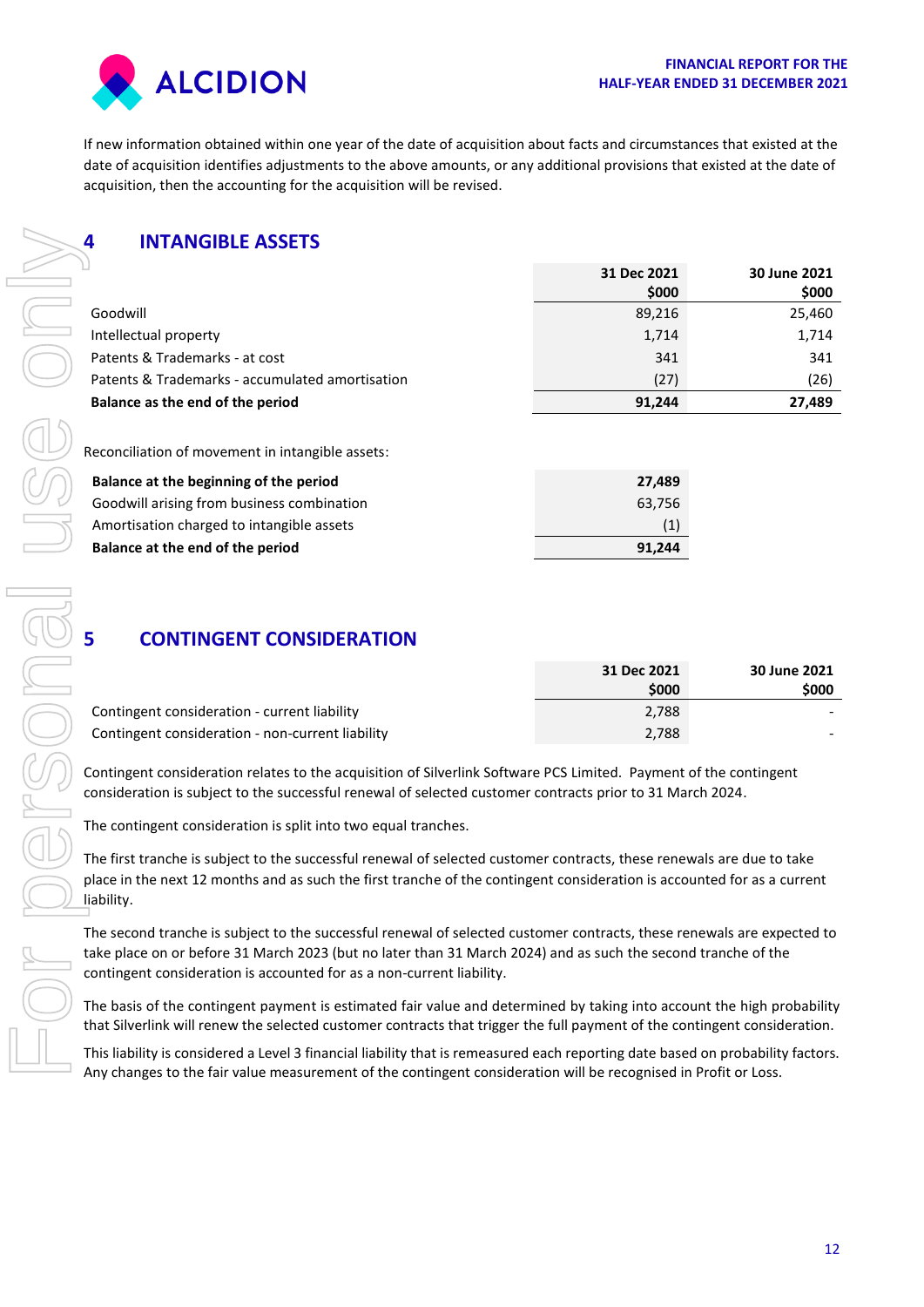

# **6 ISSUED CAPITAL**

| <b>Consolidated</b>                      | 31 Dec 2021<br>\$000 | 30 June 2021<br><b>SOOO</b> |
|------------------------------------------|----------------------|-----------------------------|
| 1,221,766,143 fully paid ordinary shares | 99.220               | 58.569                      |
| -(30 June 2021: 1,048,069,052)           |                      |                             |

|                                 | 6 Months to 31 December 2021 |        | 6 months to 30 June 2021 |        |
|---------------------------------|------------------------------|--------|--------------------------|--------|
|                                 | No.                          | \$000  | No.                      | \$000  |
| Opening balance                 | 1,048,069,052                | 58,569 | 990,694,052              | 41,067 |
| Shares issued during the period | 173,697,091                  | 40.651 | 57,375,000               | 17,502 |
| <b>Closing balance</b>          | 1,221,766,143                | 99,220 | 1,048,069,052            | 58,569 |

# **7 DIVIDENDS**

# **8 LOSS PER SHARE**

|                        | 1,221,766,143 fully paid ordinary shares                                                                                                                                                                             |                              |        | 99,220        | 58,56                    |
|------------------------|----------------------------------------------------------------------------------------------------------------------------------------------------------------------------------------------------------------------|------------------------------|--------|---------------|--------------------------|
|                        | (30 June 2021: 1,048,069,052)                                                                                                                                                                                        |                              |        |               |                          |
|                        |                                                                                                                                                                                                                      | 6 Months to 31 December 2021 |        |               | 6 months to 30 June 2021 |
|                        |                                                                                                                                                                                                                      | No.                          | \$000  | No.           | \$00                     |
| Opening balance        |                                                                                                                                                                                                                      | 1,048,069,052                | 58,569 | 990,694,052   | 41,0                     |
|                        | Shares issued during the period                                                                                                                                                                                      | 173,697,091                  | 40,651 | 57,375,000    | 17,50                    |
| <b>Closing balance</b> |                                                                                                                                                                                                                      | 1,221,766,143                | 99,220 | 1,048,069,052 | 58,56                    |
|                        | Fully paid ordinary shares carry one vote per share and carry the right to dividends.                                                                                                                                |                              |        |               |                          |
| 7                      | <b>DIVIDENDS</b>                                                                                                                                                                                                     |                              |        |               |                          |
|                        | There were no dividends paid or proposed during the period.                                                                                                                                                          |                              |        |               |                          |
| 8                      | <b>LOSS PER SHARE</b>                                                                                                                                                                                                |                              |        |               |                          |
|                        | Earnings (loss) per share                                                                                                                                                                                            |                              |        | 31 Dec 2021   | 31 Dec 2020              |
|                        |                                                                                                                                                                                                                      |                              |        | <b>Cents</b>  | <b>Cents</b>             |
|                        | Basic and diluted earnings (loss) per share                                                                                                                                                                          |                              |        | (0.56)        | (0.14)                   |
| (a)                    | Earnings used in calculating basic and diluted earnings per share                                                                                                                                                    |                              |        |               |                          |
|                        |                                                                                                                                                                                                                      |                              |        | 31 Dec 2021   | 31 Dec 2020              |
|                        |                                                                                                                                                                                                                      |                              |        | \$000         | \$000                    |
|                        | (Loss) attributable to ordinary shareholders of the Group<br>used in calculating basic and diluted earnings (loss) per share                                                                                         |                              |        | (5,950)       | (1, 357)                 |
| (b)                    | Weighted average number of shares used as denominator to calculate basic and diluted earnings per share                                                                                                              |                              |        |               |                          |
|                        |                                                                                                                                                                                                                      |                              |        | December 2021 | December 2020            |
|                        | Weighted average number of ordinary shares used in calculating                                                                                                                                                       |                              |        | No.           | No.                      |
|                        | basic earnings per share                                                                                                                                                                                             |                              |        | 1,064,117,153 | 990,694,052              |
|                        | diluted earnings per share                                                                                                                                                                                           |                              |        | 1,073,645,738 | 1,000,342,186            |
|                        |                                                                                                                                                                                                                      |                              |        |               |                          |
| 9                      | <b>COMMITMENTS</b>                                                                                                                                                                                                   |                              |        |               |                          |
|                        | As at 31 December 2021 the Group has no commitments (2020: nil)                                                                                                                                                      |                              |        |               |                          |
| <b>10</b>              | <b>CONTINGENCIES</b>                                                                                                                                                                                                 |                              |        |               |                          |
|                        | With the exception of the contingent consideration disclosed in note 5. In the opinion of the Directors, the Group did no<br>have any contingent liabilites or contingent assets as at 31 December 2021 (2020: nil). |                              |        |               |                          |

#### **(b) Weighted average number of shares used as denominator to calculate basic and diluted earnings per share**

|                                                                | December 2021 | December 2020 |
|----------------------------------------------------------------|---------------|---------------|
| Weighted average number of ordinary shares used in calculating | No.           | No.           |
| basic earnings per share                                       | 1,064,117,153 | 990,694,052   |
| diluted earnings per share                                     | 1,073,645,738 | 1,000,342,186 |

# **9 COMMITMENTS**

# **10 [CONTINGENCIES](https://www.google.com.au/search?safe=off&q=22.+CONTINGENCIES&spell=1&sa=X&ved=0ahUKEwja4bily47PAhVL9WMKHR47Dp4QvwUIGigA)**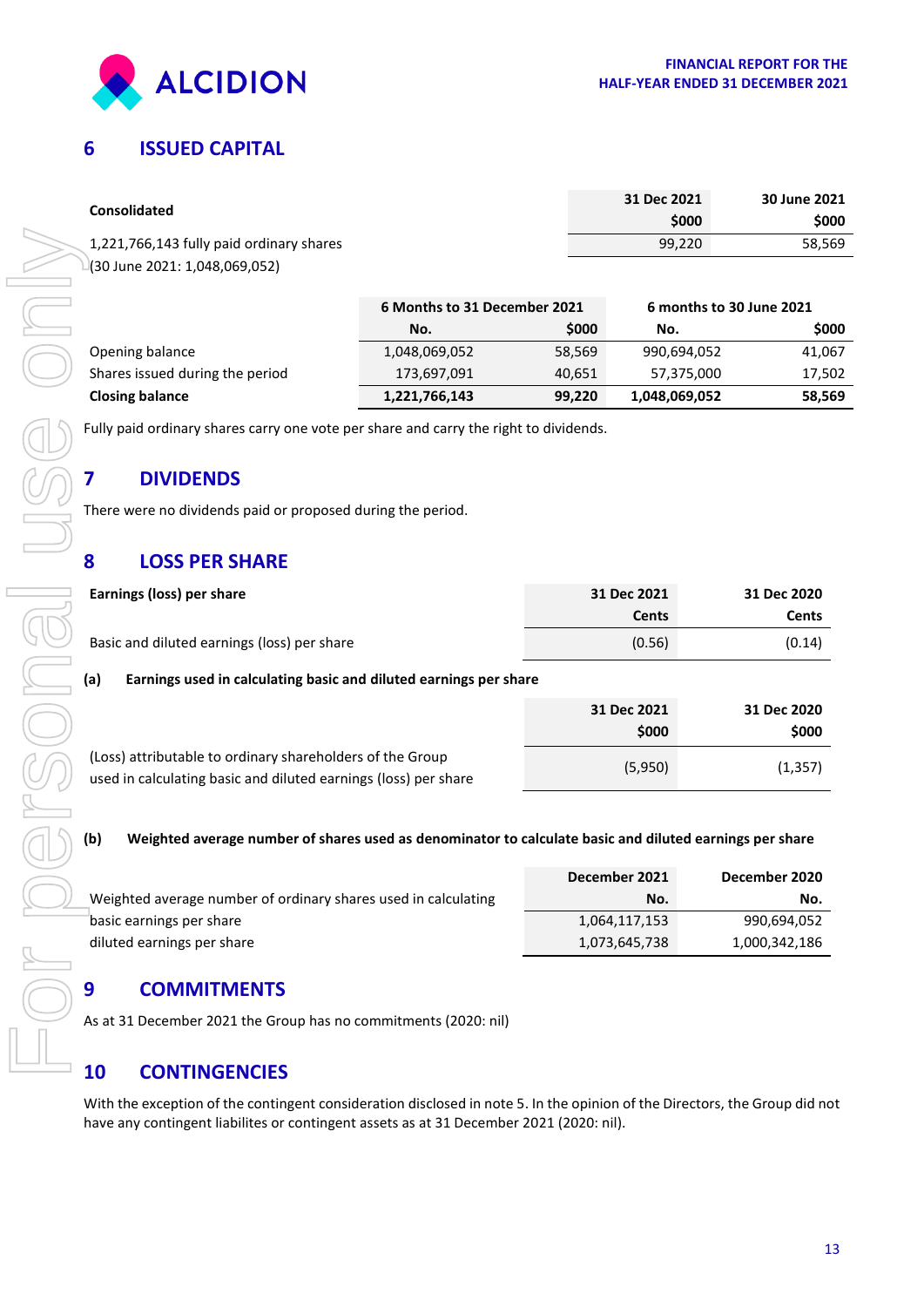

# **11 SEGMENT REPORTING**

The Group operates in the healthcare industry in Australia, New Zealand and the UK. For management purposes, the Group is organised into one main operating segment which involves the provision of healthcare software solutions in all these territories. All the Group's activities are inter-related and financial information is reported to the Board (Chief Operating Decision Maker) as a single segment. All significant operating decisions are based upon analysis of the Group as one segment. The financial results of this segment are therefore equivalent to the financial statements of the Group.

#### **Basis of accounting for purposes of reporting by operating segments**

#### **Accounting policies adopted**

Unless stated otherwise, all amounts reported to the Board of Directors, being the chief operating decision makers with respect to operating segments, are determined in accordance with accounting policies that are consistent with those adopted in the annual financial statements of the Group.

#### **Intersegment transactions**

There were no intersegment sales during the period.

#### **Segment information**

Group Performance - No separate Group performance has been presented in this report as the Board receives only a consolidated Group performance report which is the equivalent to the statement of Profit or Loss and Other Comprehensive Income of the Group as a whole.

Group assets and liabilities - No separate Group asset and liabilities have been presented in this report as the Board only receives a consolidated asset and liabilities report which is the equivalent to the statement of financial position of the Group as a whole.

| Revenue by geographical region | 31 Dec 2021 |     | 31 Dec 2020 |     |
|--------------------------------|-------------|-----|-------------|-----|
|                                | \$000       | %   | \$000       | %   |
| Australia / New Zealand        | 8,549       | 66% | 7.926       | 71% |
| United Kingdom                 | 4,312       | 34% | 3,180       | 29% |
| <b>Total revenue</b>           | 12,861      |     | 11,106      |     |

| Timing of revenue<br>recognition |                                               | 31 Dec 2021<br>\$000                       |              |                                               | 31 Dec 2020<br>\$000                       |              |  |
|----------------------------------|-----------------------------------------------|--------------------------------------------|--------------|-----------------------------------------------|--------------------------------------------|--------------|--|
|                                  | Goods<br>transferred<br>at a point in<br>time | <b>Service</b><br>transferred<br>over time | <b>Total</b> | Goods<br>transferred<br>at a point in<br>time | <b>Service</b><br>transferred<br>over time | <b>Total</b> |  |
| Australia / New<br>Zealand       | 5,740                                         | 2,809                                      | 8,549        | 3,743                                         | 4,183                                      | 7,926        |  |
| United Kingdom                   | 3,025                                         | 1,287                                      | 4,312        | 2,527                                         | 653                                        | 3,180        |  |
| <b>Total revenue</b>             | 8,765                                         | 4,096                                      | 12,861       | 6,270                                         | 4,836                                      | 11,106       |  |

#### **Major customers**

During the period the group had two customers that individually account for more than 10% of revenue:

- 1. South Tees \$1,490K (11.6%) (Dec 20: \$1,794K (16.2%))
- 2. Leidos Australia \$1,975K (15.4%) (Dec 20: NIL)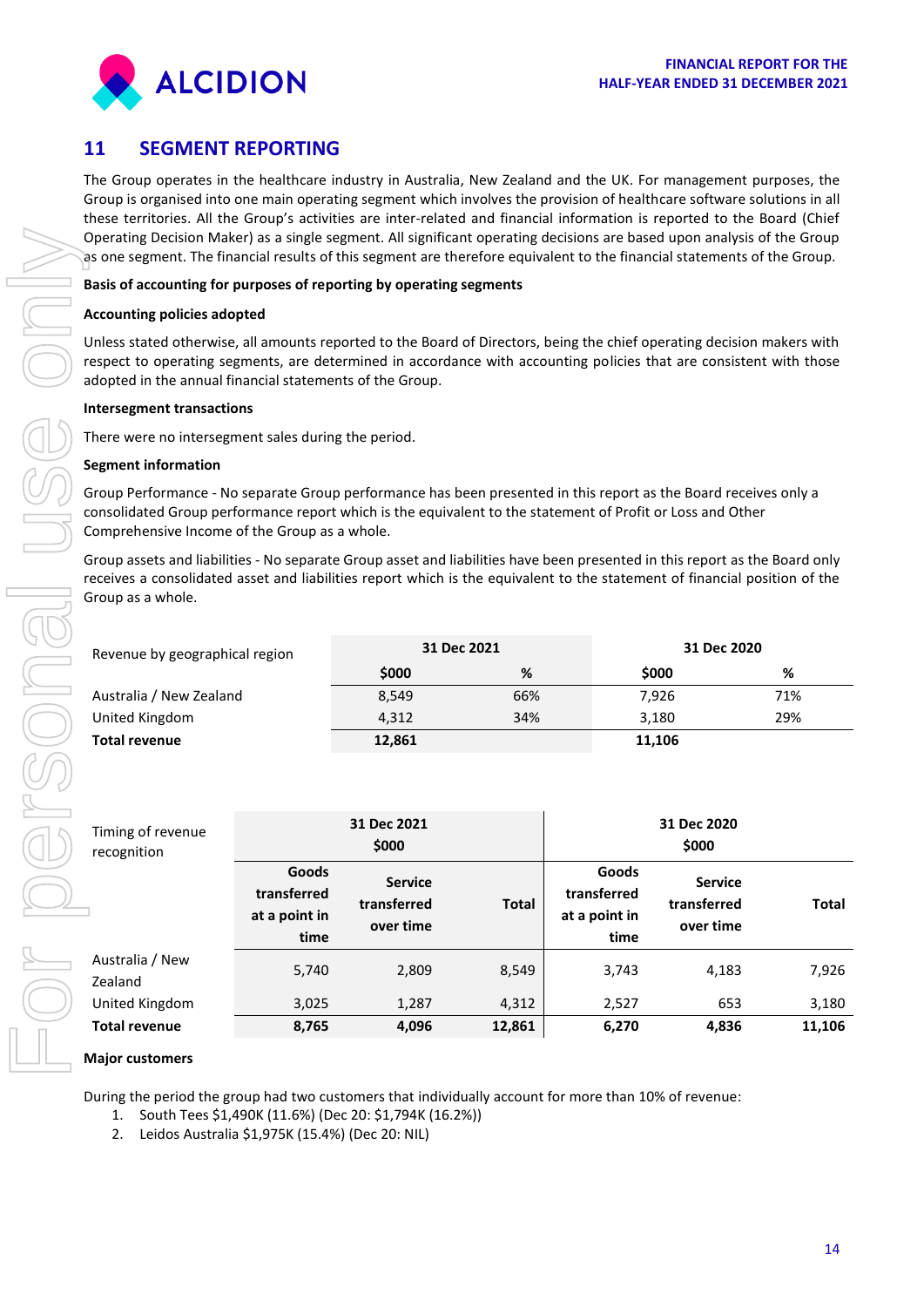

# **12 EVENTS AFTER THE END OF THE INTERIM PERIOD**

On 4 January 2022, 46,302,910 shares were issued to shareholders as part of the accelerated non-renounceable entitlement offer that was announced on 7 December 2021. These shares were issue at a price of \$0.25. The funds relating to the issue of these shares was received by the Group on 31 December 2021 and is recorded in the Statement of Financial Position in the Equity as unallocated share capital as at 31 December 2021.

On 14 January 2022, 126,428 performance rights were issued to employees in accordance with the Alcidion Group Limited Equity Incentive Plan.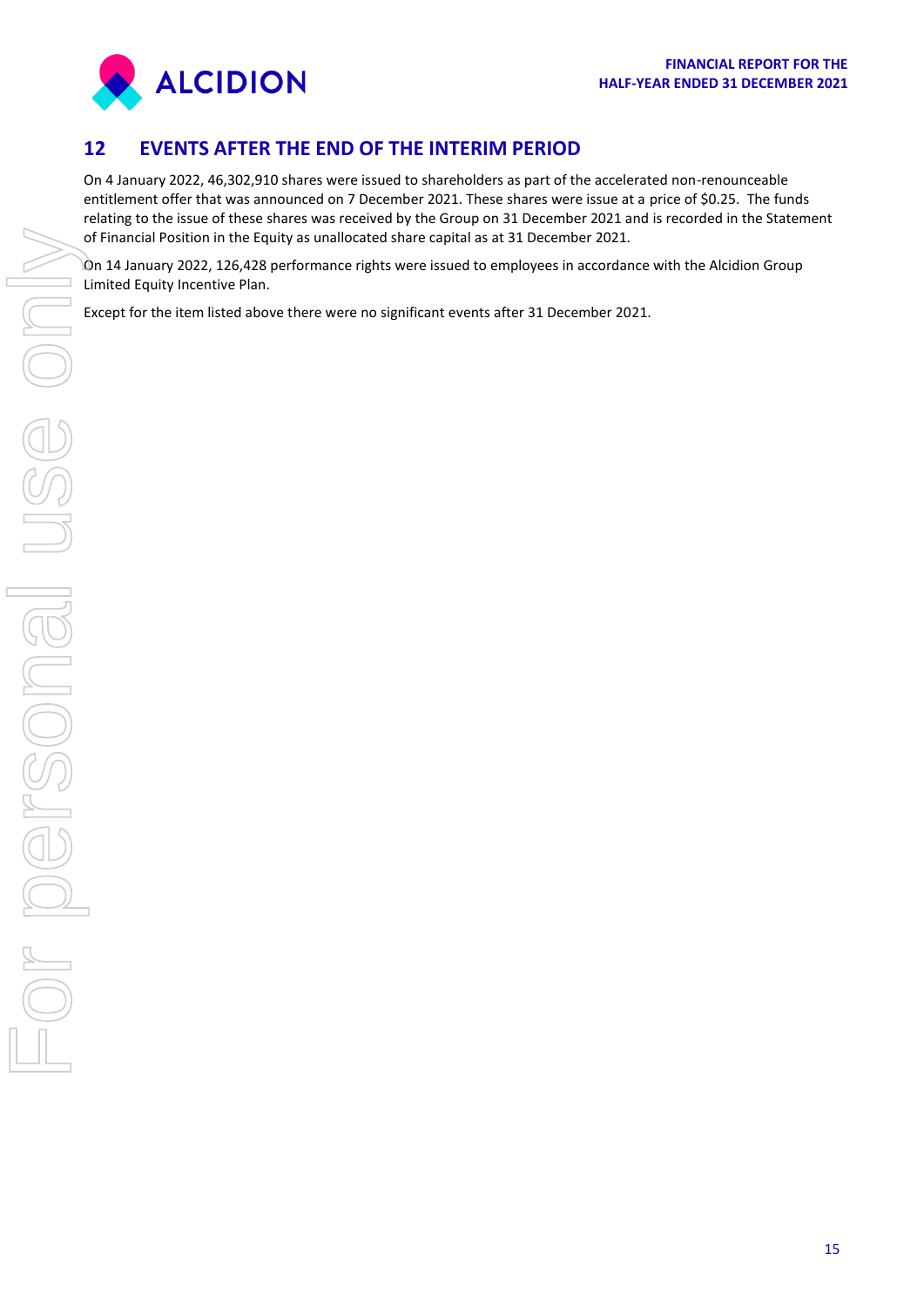

# <span id="page-18-0"></span>**DIRECTORS' DECLARATION**

The directors declare that:

- a) in the directors' opinion, there are reasonable grounds to believe that the Company will be able to pay its debts as and when they become due and payable; and
- b) in the directors' opinion, the attached financial statements and notes thereto are in accordance with the *Corporations Act 2001*, including compliance with accounting standards and giving a true and fair view of the financial position and performance of the Group for the half year ended 31 December 2021.

Signed in accordance with a resolution of the directors made pursuant to s.303(5) of the *Corporations Act 2001*.

On behalf of the Directors

**Rebecca Wilson** Non-Executive Chair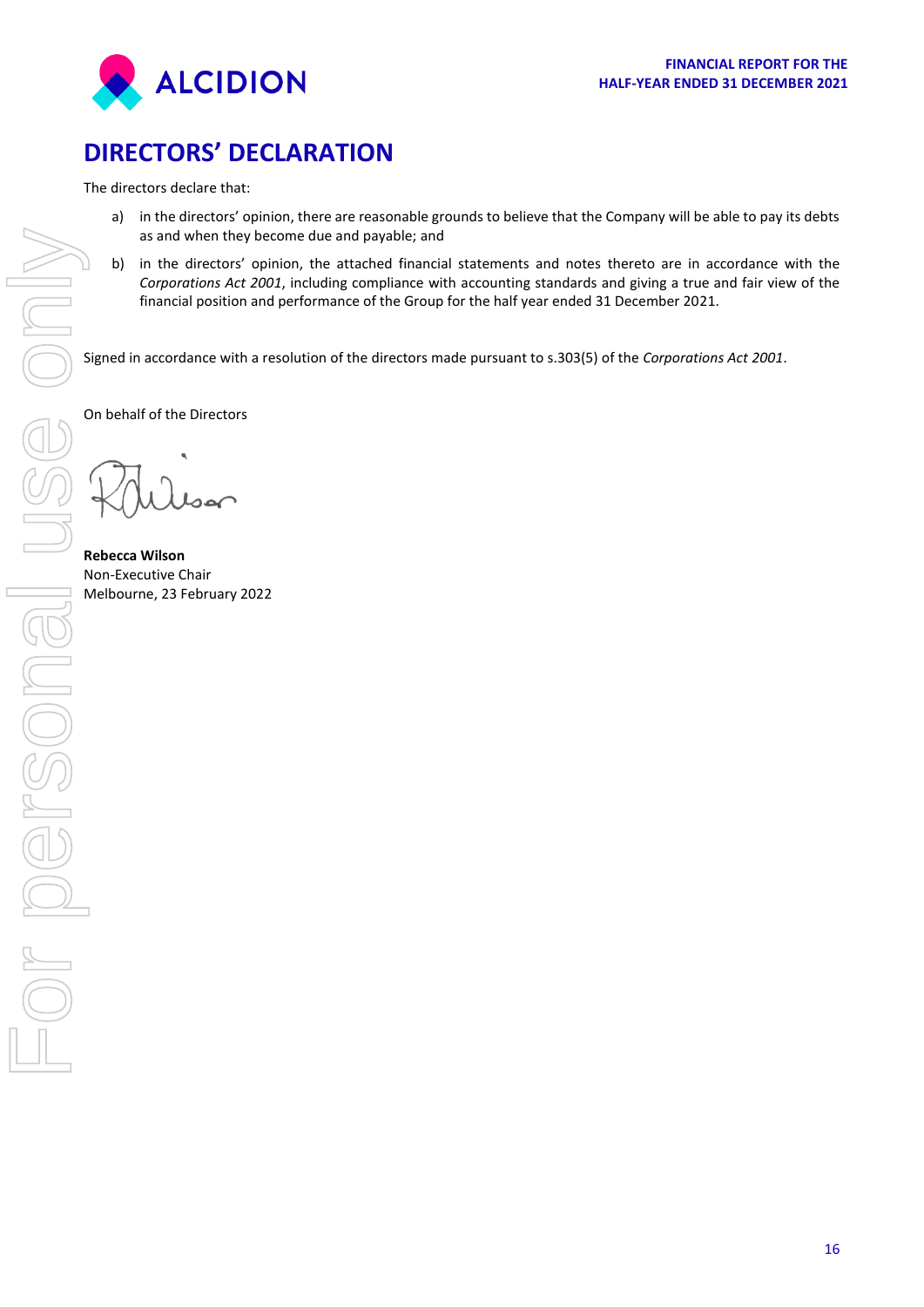# **.) William Buck**

# **Alcidion Group Limited**

# **Report on the Review of the Half-Year Financial Report**

### **Conclusion**

**Independent auditor's review report to members<br>
<b>Report on the Review of the Half-Year Financial<br>
Conclusion**<br>
We have reviewed the accompanying half-year financial report of Alcidi<br>
(the Company) and the entities it cont We have reviewed the accompanying half-year financial report of Alcidion Group Limited (the Company) and the entities it controlled at the half-year's end or from time to time during the half year (the consolidated entity) on pages 6 to 16, which comprises the consolidated statement of financial position as at 31 December 2021, the consolidated statement of profit or loss and other comprehensive income, consolidated statement of changes in equity and consolidated statement of cash flows for the half-year ended on that date, notes comprising a summary of significant accounting policies and other explanatory information and the directors' declaration.

> Based on our review, which is not an audit, we have not become aware of any matter that makes us believe that the half-year financial report of Alcidion Group Limited on pages 6 to 16 is not in accordance with the Corporations Act 2001 including:

- a) giving a true and fair view of the consolidated entity's financial position as at 31 December 2021 and of its performance for the half year ended on that date; and
- b) complying with Australian Accounting Standard 134 *Interim Financial Reporting* and the *Corporations Regulations 2001*.

# **Basis for Conclusion**

We conducted our review in accordance with ASRE *2410 Review of a Financial Report Performed by the Independent Auditor of the Entity*. Our responsibilities are further described in the *Auditor's Responsibilities for the Review of the Financial Report* section of our report. We are independent of the Company in accordance with the ethical requirements of the Accounting Professional and Ethical Standards Board's APES 110 *Code of Ethics for Professional Accountants (including Independence Standards)* (the Code) that are relevant to our audit of the annual financial report in Australia. We have also fulfilled our other ethical responsibilities in accordance with the Code.

### **Responsibilities of the Directors' for the Half-Year Financial Report**

The directors of the Company are responsible for the preparation of the half-year financial report that gives a true and fair view in accordance with Australian Accounting Standards and the Corporations Act 2001 and for such internal control as the directors determine is necessary to enable the preparation of the half-year financial report that gives a true and fair view and is free from material misstatement, whether due to fraud or error.

**ACCOUNTANTS & ADVISORS** 

Level 6, 211 Victoria Square Adelaide SA 5000 GPO Box 11050 Adelaide SA 5001 Telephone: +61 8 8409 4333 williambuck.com

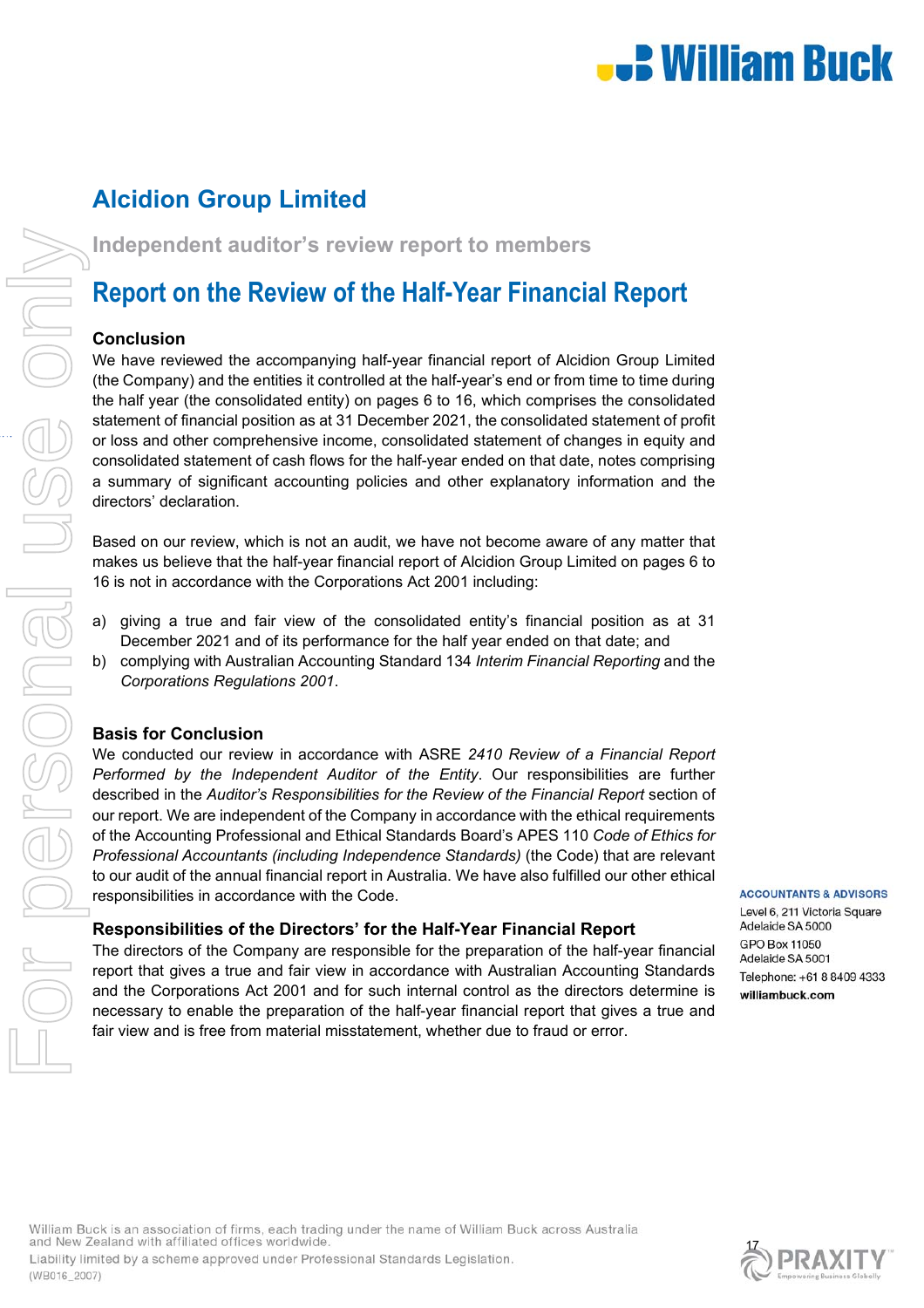

# **Auditor's Responsibilities for the Review of the Half-Year Financial Report**

Our responsibility is to express a conclusion on the half-year financial report based on our review. ASRE 2410 requires us to conclude whether we have become aware of any matter that makes us believe that the half-year financial report is not in accordance with the *Corporations Act 2001* including giving a true and fair view of the Company's financial position as at 31 December 2021 and its performance for the half-year ended on that date, and complying with Accounting Standard AASB 134 *Interim Financial Reporting* and the *Corporations Regulations 2001*.

A review of a half-year financial report consists of making enquiries, primarily of persons responsible for financial and accounting matters, and applying analytical and other review procedures. A review is substantially less in scope than an audit conducted in accordance with Australian Auditing Standards and consequently does not enable us to obtain assurance that we would become aware of all significant matters that might be identified in an audit. Accordingly, we do not express an audit opinion.

# **Independence**

In conducting our review, we have complied with the independence requirements of the Corporations Act 2001.

William Buck

**William Buck (SA)**  ABN: 38 280 203 274

G Maith

**G.W.Martinella** 

Dated this 23rd day of February, 2022.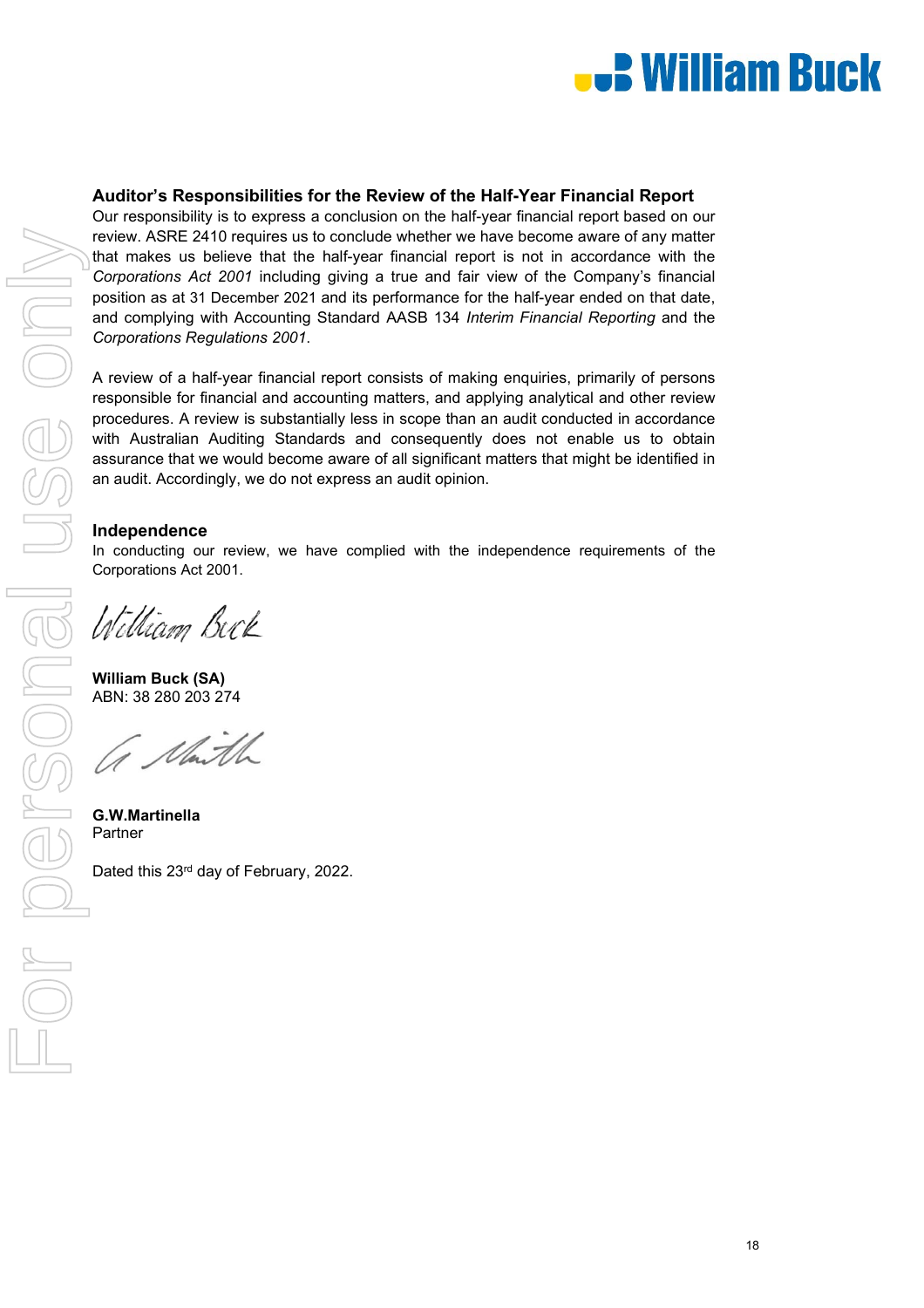

# <span id="page-21-0"></span>**CORPORATE DIRECTORY**

#### **Current Directors (Alcidion Group Limited)**

| <b>Name</b>           | <b>Position</b>           | <b>Date of Appointment</b> |
|-----------------------|---------------------------|----------------------------|
| Ms Rebecca Wilson     | Non-Executive Chair       | 01/08/2017                 |
| Ms Kate Quirke        | <b>Managing Director</b>  | 03/07/2018                 |
| Prof. Malcolm Pradhan | <b>Executive Director</b> | 22/02/2016                 |
| Mr Simon Chamberlain  | Non-Executive Director    | 01/07/2019                 |
| Ms Victoria Weekes    | Non-Executive Director    | 01/09/2021                 |
| Mr Daniel Sharp       | Non-Executive Director    | 01/09/2021                 |
| Ms Melanie Leydin     | <b>Company Secretary</b>  | 04/03/2019                 |

#### **Registered office**

Level 4 100 Albert Road South Melbourne VIC 3205

[www.alcidion.com](http://www.alcidion.com/)

#### **Auditors**

William Buck Level 6, 211 Victoria Square Adelaide SA 5000

● +61 8 8409 4333 ■ +61 8 8409 4499

### DSG

Castle Chambers, 43 Castle Street Liverpool L2 9TL England UK

● +44 151 294 5400

#### **Solicitors**

Kain Lawyers 315 Wakefield Street Adelaide SA 5000

■ +61 8 7220 0931 4 + 61 8 7220 0911

#### **Principal place of business**

Level 10 9 Yarra Street South Yarra VIC 3141 1800 767 873

#### **Registers of securities**

Computershare Investor Services Pty Ltd Level 5, 115 Grenfell Street, Adelaide SA 5000

#### **Stock Exchange**

Australian Securities Exchange Limited Exchange Centre 20 Bridge Street Sydney, NSW 2000

ASX Code: **ALC**

#### **Tax Accountants** BDO

Level 7, 420 King William Street Adelaide SA 5000

<sup>1</sup> + 61 8 7324 6000 +61 8 7324 6111

#### **Bankers**

Westpac Banking Corporation Westpac Commercial Banking Tower B, Level 9, 799 Pacific Highway Chatswood NSW 2067 图 132 032